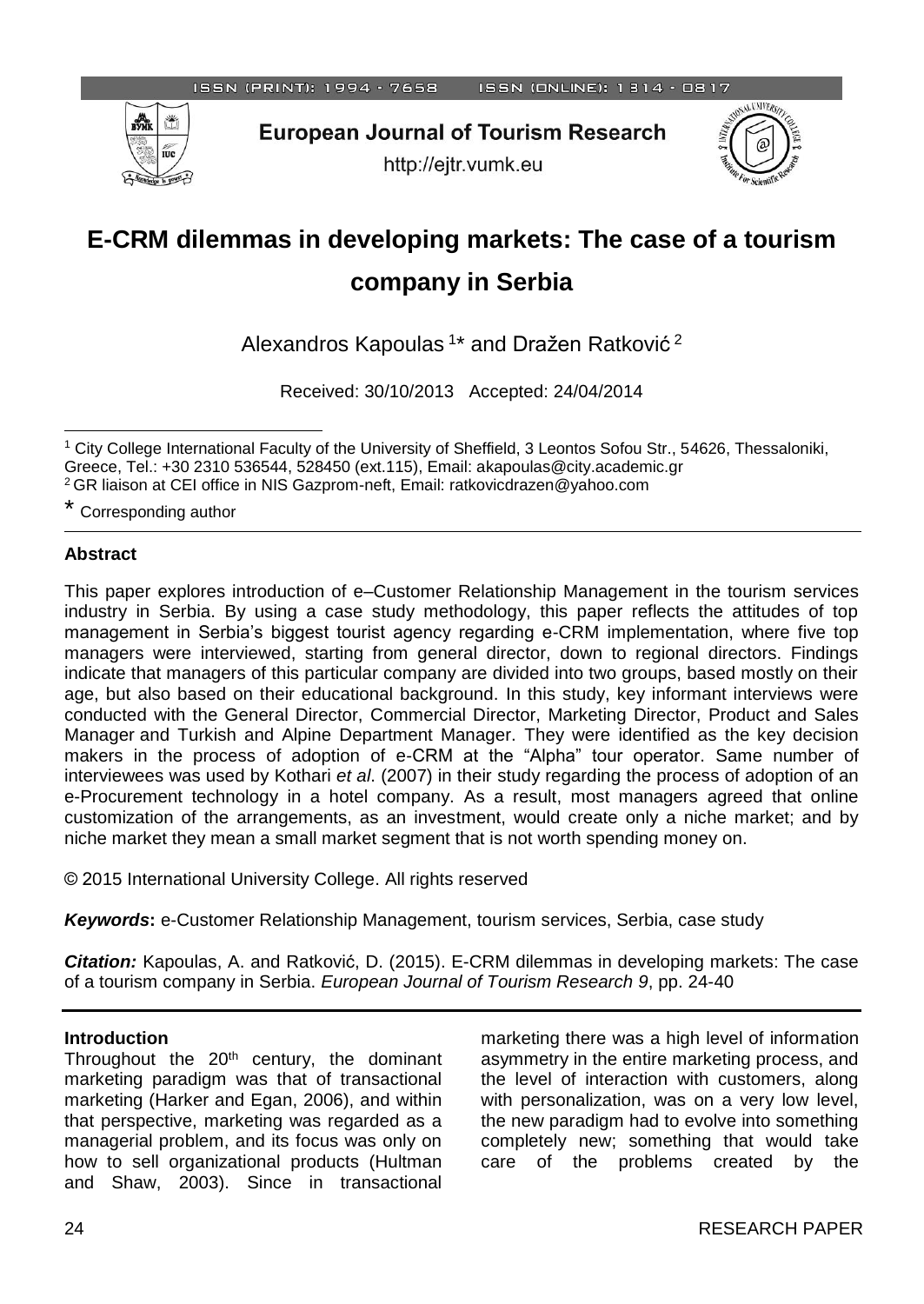transactional marketing paradigm (Tapan, 2006).

Therefore, Customer Relationship Marketing (CRM), has become a key for differentiation among many participants in the tourism market, and it has successfully enhanced its predecessor, transactional marketing (Howe, 2011). Afterwards, relationships are given a central place in the development of marketing models used in a services context (Grönroos, 2007), but researchers are constantly echoing new thoughts in the tourism industry, which is why an in-depth conceptual exploration is still very much lacking in this area (Xiang and Petrick, 2008).

Tourism workers in developing markets are aware that strong competition and global access to information, products and services, will result in clients expecting continuous communication with the company and superior compliance with their demands (Amila, 2010). Therefore, any company that is part of "estory", must strive to offer high quality and personalized products, services and many additional benefits that will attract new customers, and retain existing customers (Amila, 2010).

That is why this paper aims to examine the implementation of e-CRM in the tourism industry in a developing economy, the Serbian market, where it is a "new" concept, since emerging markets are facing many difficulties in developing e-business activities (James, 2009).

In order to further analyse where the country stands in terms of CRM implementation and acceptance, an analysis of "Alpha", a leading company in Serbian tourism will provide a good test-bed of the current situation.

The remainder of the paper is organized as follows: First, we begin with a brief literature review on CRM, the evolution of e-CRM and its applications in tourism and more particularly in tourism in Serbia. Then, we describe our research methodology, followed by the findings presentation. Finally, we conclude with a discussion of the research and its implications and limitations.

# **E-CRM**

Over the last two decades, the travel and tourism industry has experienced remarkable changes in its organizational structure due to the increased use of the Internet in business processes (Taga, Gaspari and Vukaj, 2011). The advent of the Internet, along with increasing globalization and growing competition have brought fundamental changes in the way information about travel and tourism products are distributed and delivered (Taga, Gaspari and Vukaj, 2011).

E-CRM is a new phenomenon that involves mainly the Internet, web technology and other interactive technologies to initiate and facilitate relationships between suppliers and customers (Fux *et al.,* 2007; Pan and Lee, 2003). According to Blery and Michalakopoulos (2006) organizations that adopt e-CRM, by reducing the cost of contacting customers, can put more resources into dealing with customer enquiries, which can lead to increased profitability.

Successful e-CRM efforts should be based on a strategic plan, up to date technology and the quality of employees' work (Morphitou, 2009) with a deeper understanding of the difficulty of incorporating culture, process, people, and technology within and across organizational contexts (Finnegan and Currie, 2010).

For an organization some important benefits exist when using an e-CRM approach such as quick service/response time, two-way interactive service relationships, and the ability to supply services to customers from anywhere at any time (Pan and Lee, 2003). In addition, e-CRM, increases consumers mobility amongst products and suppliers (Sigala, 2006), customer satisfaction and service, online sales, website patronage, loyalty, retention and profitability (Ab Hamid, 2005; Adebanjo, 2003; Feinberg and Kadam, 2002; Jayachandran *et al.,* 2005; Kotorov, 2002; Letaifa and Perrien, 2007; Teng *et al*., 2007).

Lee-Kelley *et al.,* (2003, p. 241) are referring to "e-CRM as marketing activities, tools and techniques delivered over the Internet (using technologies such as web sites, email data capture, warehousing, and mining) with a specific aim to locate, build and improve long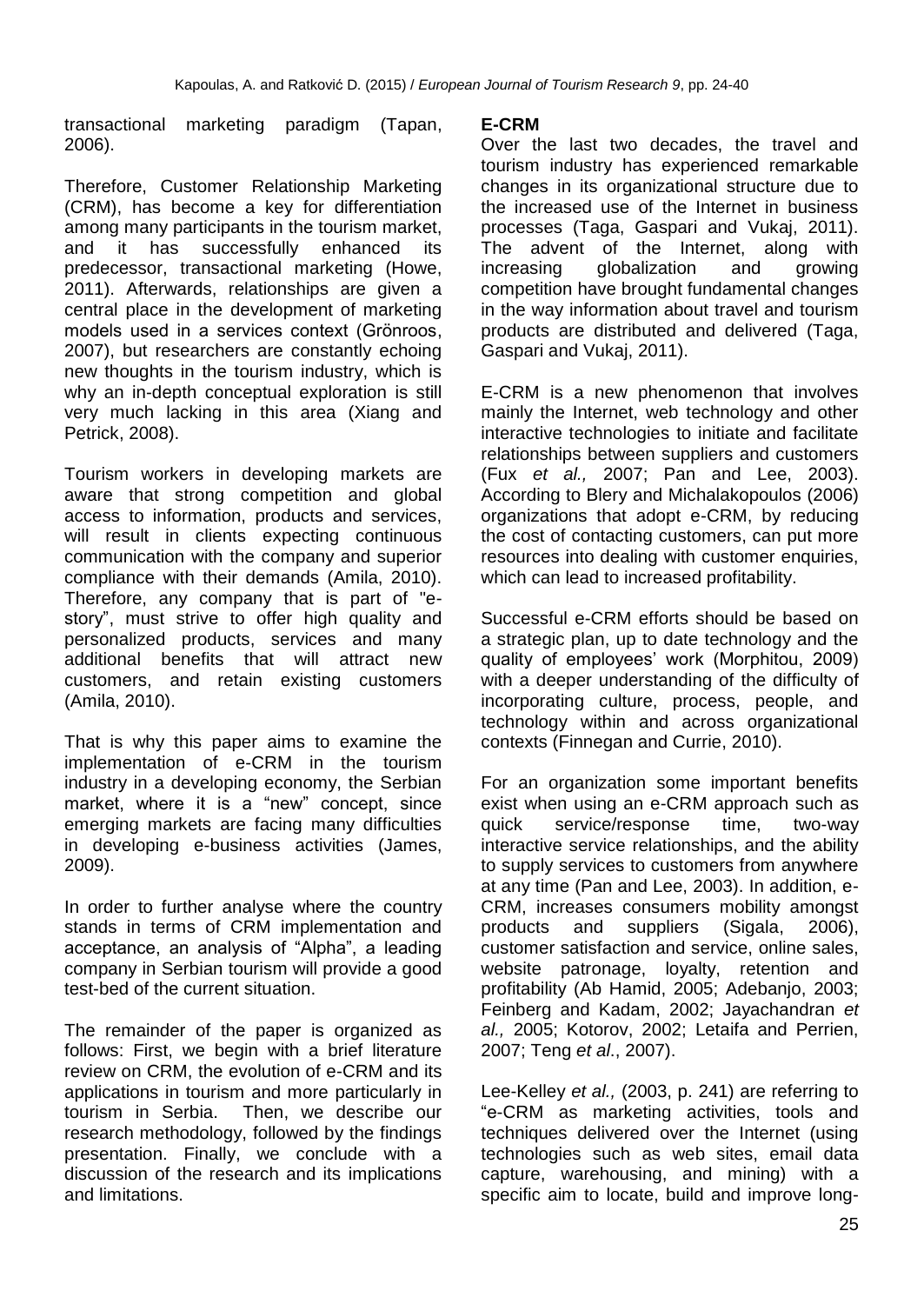term customer relationships to enhance their individual potential. Al-Momani and Noor, (2009) point out that use of e-CRM within businesses has increased dramatically over the last few years, and will continue to do so in the future. This is true since e-CRM can develop companies regardless of their sizes and industries. However, small and medium sized companies implement simplistic forms of e-CRM (Harrigan *et al.,* 2011), which offer oneto-one relationships to customers and create an enormous amount of value by allowing them to collect, organize and disseminate a wealth of customer information (Pan and Lee, 2003). However, in order for e-CRM to be successful it must be integrated into an overall enterprisewide customer-centric strategy rather than being treated as a separate and distinct approach (Peppard, 2000).

Anyhow, Buttle (2004) indicates that a strategic alternative of e-CRM does not exist for enterprises; as such, they should develop a relentless approach towards creating customer centricity because, through this, they will achieve current, future and lifetime profitability by creating customers for life, and interviews with managers proved this theory right.

# **E-CRM in Tourism Industry**

Prior to the computerization of the industry, the role of a travel agent was to advise clients on destinations and to act as an intermediary in the complicated process of arranging travel bookings (Mamaghani, 2009). Later on, however, the development of information and communication technologies transformed tourism into a just-in-time information-based and -intense industry (Karanasios and Burges, 2008).

The lasting effects of the new technologies have improved information accessibility, raised the levels of competition, and transformed both consumers and businesses travel markets around the globe (Mamaghani, 2009). As such, travel agents are now preoccupied with providing highly competitive services and focusing on gaining customer loyalty given the plethora of options available to travellers (Heng-Hsiang and Chou-Kang, 2006). The internet has offered tour-operators a chance to represent themselves in an e-market place, to offer direct bookings, to reduce advertising costs; it enabled global distribution 24 hours a day and greater interactivity with customers globally, not just locally as in the past (Buhalis, 1999).

The entire travel industry has been faced with increasing threats from the dynamic pricing that is offered through online direct sales channels (Amila, 2010). Consumers now have a chance to find lower-priced travel online; many of them are using the same method in order to search for all their travel needs (e.g., car rental, hotel, airline tickets, attractions and events) through a one stop shopping approach. The fact is that information technology had literally cut out the "proverbial middleman" in this sector (Mamaghani, 2009), since by selling directly to consumers online travel agents offer prices and value added services unavailable through traditional travel agents (Khosrow-Pour, 2006).

Customization, as added value, had become of extreme importance due to the fact that the number of competitors is constantly increasing because of globalization, and at the same time customer's lifestyles and perceptions about risk involvement in tourism product purchasing are constantly changing due to increased IT usage Buhalis (1999).

That is why today's travel retailers require increased knowledge not only about product and service offerings, but also about the customer. Knowledge has played a key role in recent years, not only in selling, but also in cementing a customer relationship that will mean more business in years to come (Hale, 2006). The relationships that CRM is trying to create between the agency and the customer are difficult to achieve via e-CRM, since e-CRM is a technology based business relationship (computer to computer, individual to computer, or computer to individual), which facilitates exchanges of information or value without in person contact (Kennedy, 2006).

However, in order for individuals or businesses to begin using e-CRM in the first place, e-trust must be developed first (Matopoulos *et al.,* 2007). Research has shown that traditional CRM has rapidly evolved into e-CRM, but that up to 50 percent of implementations yield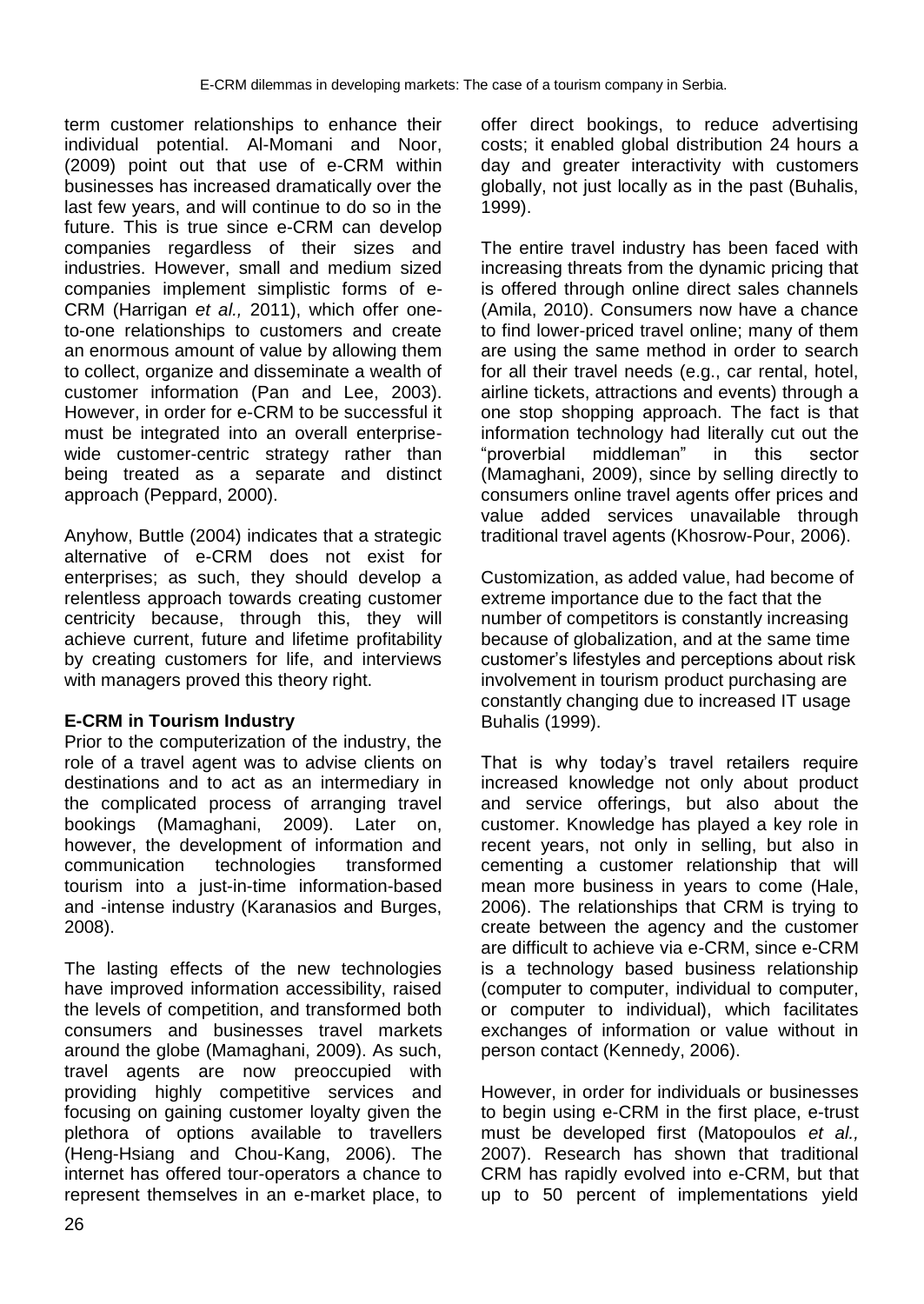unsatisfactory returns due to functional (non)usability and user and management resistance factors (Sampaio and Yong, 2006), and whether or not e-CRM will be accepted by the clients also depends on where they are positioned on the "stone age man" to "gadget boy" continuum (Bonnemaizon, *et al*. (2007).

Information technology (IT) enabled CRM to become the solution to the problem that travel and tourism industries are facing due to new technology implementation, and the problem is finding a unique way to attract and maintain customers. According to Thomas (2002), travellers follow predictable patterns in their planning, which is why travel marketers need to consider their visibility and presence in places where travellers look to shop for destinations– both online and offline.

Thus, in order to attract a larger and more diverse audience, tourism operators have faced the necessity to invest in, and leverage, IT in order to promote their programs, since e-CRM can apply sophisticated web features because of the advantages associated with program size (e.g., superior financial resources, more technological expertise, and meticulous management strategies) (Hu *et al.,* 2005). Accordingly, more and more firms in the hospitality sector invest significant amounts of money to take advantage of the integration and business expansion offered by e-CRM systems (Racherla and Hu, 2008).

Companies are investing since implementing e-CRM will be able to provide them with low cost leadership, product differentiation and will enable them to concentrate on niche markets, while the importance of niche markets will differ depending on the context Fletcher *et al*. (1995).

Recent studies in Greece, show that tourism firms have low adoption rates of e-CRM 2.0 (Sigala, 2011), while hotels did not seem to apply many of the relationship marketing strategies due to difficulties in staff training (Samanta, 2009), although tourism firms have understood the importance of using e-CRM to implement their marketing strategies.

However, implementing e-CRM may not be a straightforward procedure within Serbian tourism enterprises, regardless of the fact that tourism products are the most frequently searched for on the web, they are far behind the banking and insurance sector in terms of implementation (Gospic and Bogojevic, 2010).

# **E-CRM in the Tourism Industry in Serbia**

Little has been written about e-CRM implementation in developing economies such as Serbian, and even less in the tourism sector, which is why companies that do try to introduce CRM, and especially e-CRM, do so based on US models which are, arguably, not very well suited to such economies (Holden, 2001). For example, there are critical differences between North American society and developing economies, particularly in the Balkan Peninsula, in terms of institutional context, social and cultural norms, legislation, economic environment, corporate governance, political environment, and traditional education systems (Holden, 2001).

Due to the fact that only few researches are examining e-CRM implementation in general, examples from banking sector (Kapoulas *et al.*, 2002) had to be used, where in his study Kapoulas *et al.* (2002) considered the preliminary emergence of theoretical patterns in relation to how electronic media networks and electronic relationship marketing can impact upon the facilitating of improved customer relationship management by financial services institutions.

The fact that qualitative research of e-CRM implementation in tourism industry is lacking could make this research extremely important for future e-CRM implementation in tourism services sector, since it will, to some extent, create comparative CRM practices understanding.

Serbia is a country with a comparably low internet penetration rate of only 12%; but yet Serbia is also a country that is experiencing growth in its online population (James *et al,* 2009). The most current data for Serbia indicates that about 47% of households own a computer (56% in urban and 34% in rural) with nearly 45% never having used a computer (Republic Statistical Office, 2010). Currently, fast internet, or ADSL, covers a paltry 5% of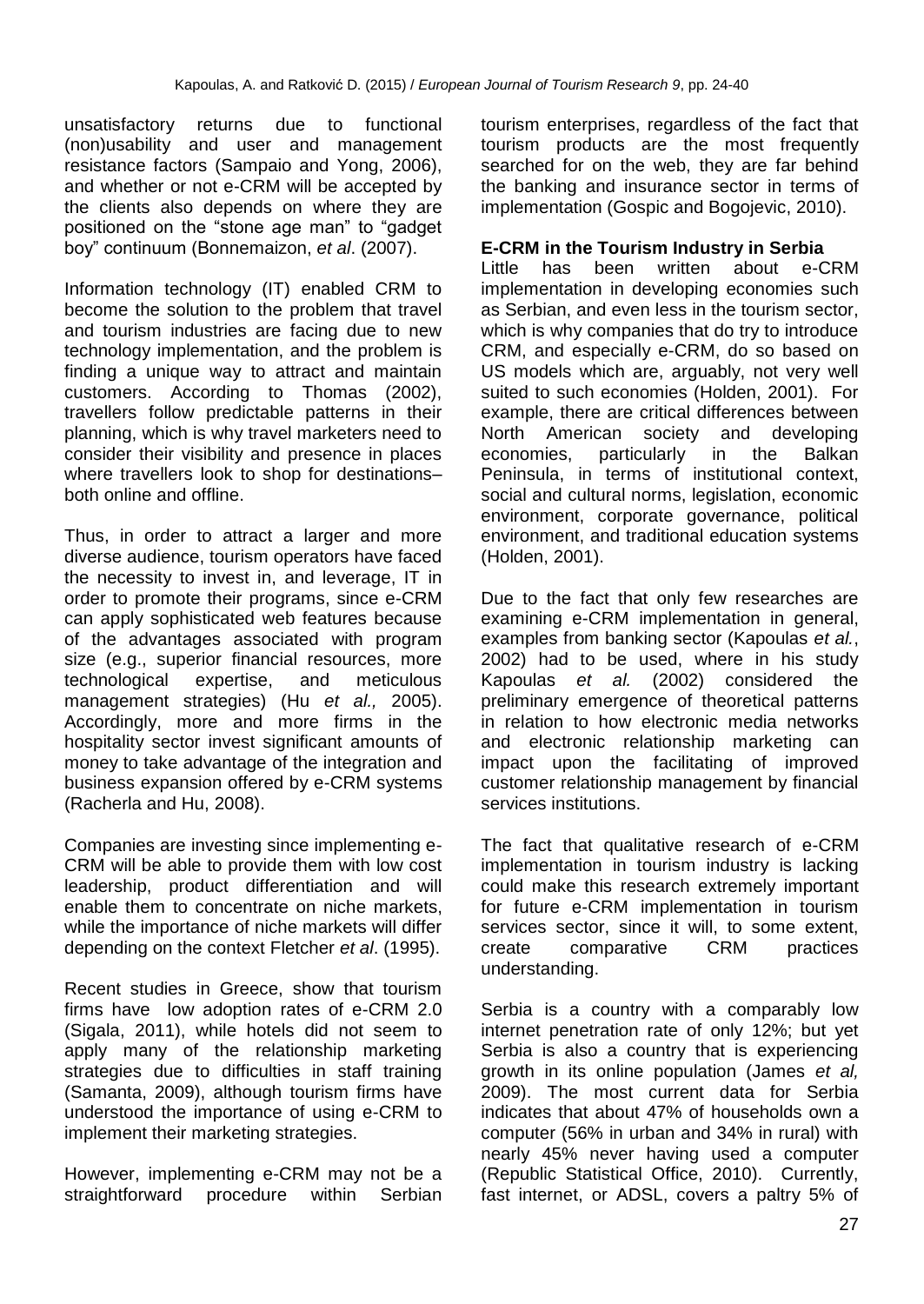the country (Gospic and Bogojevic, 2010), while almost 30% of households still use modem enabled dial-up internet (Republic Statistical Office, 2010); this is a burden to the expansion of online purchasing in the country since research of Reinartz *et al.* (2004) has showed that page download has to be less than 8 seconds, while the entire purchase process should not be longer than 10 minutes in order for a customer to buy the product. Adding to the connection and access problems, 57% of Serbians have never used the internet, while the overall growth in usage is only 9% and 2% in urban and rural areas respectively (Republic Statistical Office, 2010).

Despite these issues, 57% of internet users in Serbia used the internet to find information, and 35% of those were directly related to tourism and accommodation but 90% have never bought online (Republic Statistical Office, 2010). This may be partially explained by the fact that some websites do not offer online purchase options. It has been suggested that some of the key reasons for Serbians avoiding online purchases includes: the lack of online banking legislature, the lack of experience in online purchases completion, unfriendly user websites and interfaces (Gospic and Bogojevic, 2010), connection costs, connection speed, limited credit card availability, lack of secure online payment methods, availability of local content, availability of own-language websites, logistical barriers related to physical product delivery, and outages (Strauss *et al.,* 2006).

However, research by Harris and Davison (1999) indicated that another important fact must be considered when dealing with developing countries, and that factor is culture; since their study of six different Asian markets showed that all developing countries are showing considerable cultural heterogeneity, which then suggests that e-business predictors in emerging markets may differ even in close geographic proximity.

In other words, different cultures have different information needs and search behaviour; also, the items of information sought in a travel guidebook, and the use of information sources by specific cultural groups will differ from items of information sought by another group, and will therefore affect the eventual purchase. It must also be expected from the literature that the differences between cultures will be more heavily emphasized if cultures are divided into the extremes of Western versus Eastern cultures (Osti *et al.,* 2009). It has been suggested that the key reasons that Serbs are avoiding online purchases include: the lack of legislation related to online banking, the lack of experience in online purchases completion, and unfriendly websites and user interfaces (Gospic and Bogojevic, 2010). It has also been suggested that tourism in Serbia lags far behind the banking and insurance sector in CRM implementation (Gospic and Bogojevic, 2010), which leads directly to the overall significance of this research.

Apart from cultural factor, another six important predictors of e-business adoption need to be stressed, and those are English language capabilities, internet infrastructure, computer infrastructure, affordable telephone service, literacy rate and logistical infrastructure (DiGregorio *et al.,* 2005).

Companies in Serbia, including tourist agencies, are being encouraged to introduce new management systems and to apply tools generally recognized and accepted in developed markets (e.g. CRM); however, customers are not "punishing" them if they do not do so, simply because they do not know any better (Milikić *et al.,* 2008). Furthermore, companies that have tried to introduce CRM in the Serbian market have done so based on North American text books, which is the model not very well suited to Serbia, simply because of the "critical differences between North American society in terms of institutional context, social and cultural norms, legislation, economic environment, corporate governance, political environment, tradition and the education system" (Holden, 2001).

Studies in developed countries assume that a set of prescriptive CRM change activities works well in any given context, but such studies are ignoring the broader contextual environment, while it is actually other way around (Desai and Sahu, 2008). The same CRM change strategy that has succeeded in context of developed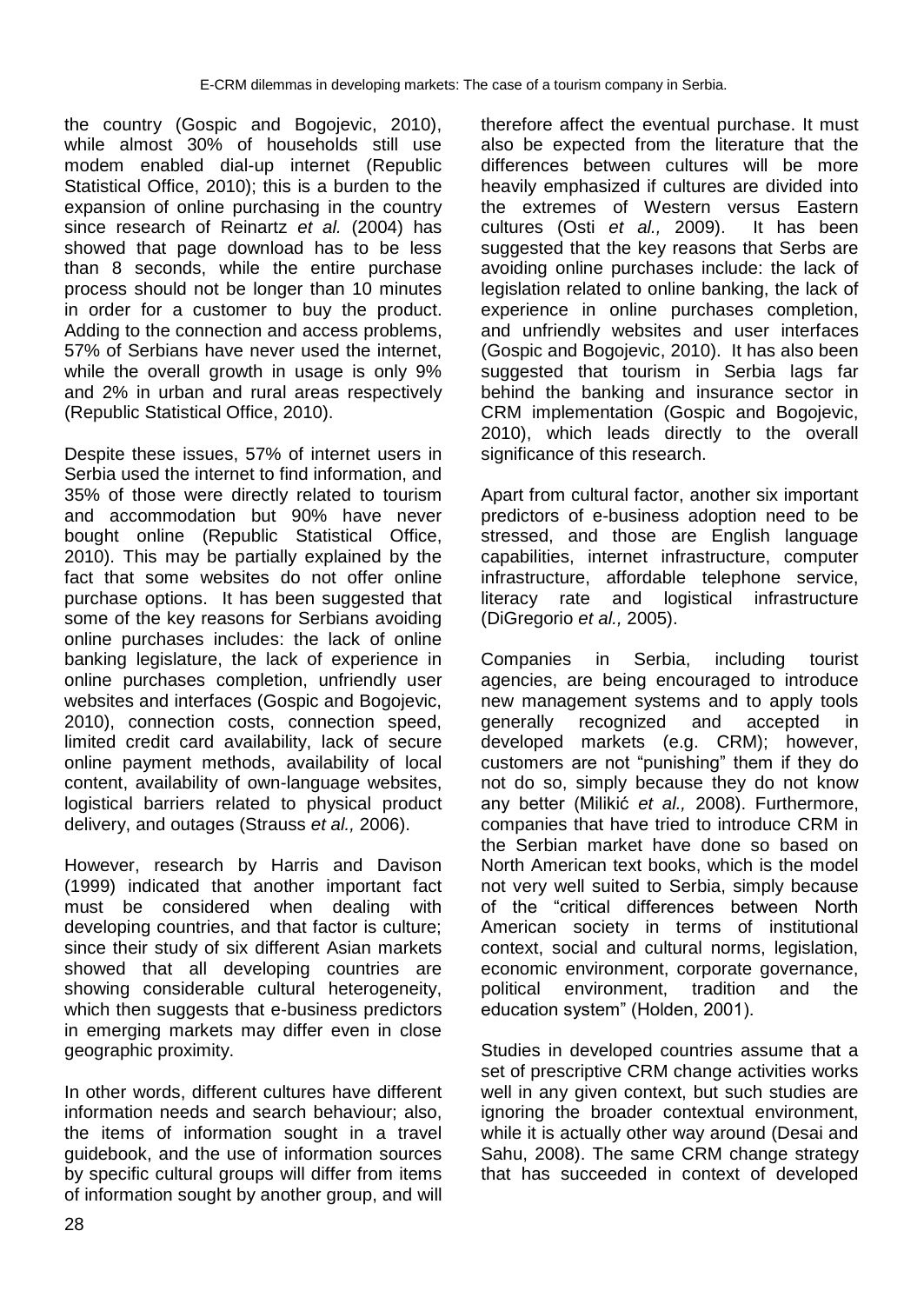countries may be a sure way to failure in emerging markets (Desai and Sahu, 2008).

In less developed countries, and especially countries from the former Eastern Block, people feel higher levels of collectivism, power distance and uncertainty avoidance, which inhibit "new" adoptions, regardless of the benefits (Zupan and Kase, 2005).

When implementing CRM in Serbia it has been suggested that a series of socio-cultural dimensions have to be taken into account (e.g., power distance, individualism, masculinity, uncertainty avoidance and dynamism) since according to previous studies fundamental cultural differences are existing between Anglo-American dominated societies and Eastern European countries which are more, based on Russian ideologies (Hofstede, 2001).

A good example of customization of e-CRM for

specific market is showed in research of Pilav-Velic (2010). This research illustrates a five step approach, developed for the Bosnian market, which is very similar to Serbian, and it could easily be implemented by managers in tourism sector as well as in other sectors in the Serbian market.

It can be concluded that CRM implementation in Serbia will be very specific and that an American model of CRM implementation cannot be easily transferred given that Serbian capitalism has only been restored in the last twenty years and only ten years has passed since the beginning of European integration; Serbian companies and consumers are still evolving towards modern market predictability (Adzic and Jevtic, 2010), but since implementing e-CRM will enable for tourism products to be bought without almost any physical effort, and with no time pressure involved Buhalis (1999), Christou & Kassianidis

| Step 1: E-CRM concept as business philosophy | Acceptance of client relation management<br>as business orientation<br>Focus on client<br>$\blacksquare$<br>Acceptance of e-CRM by all employees<br>Creation of e-CRM department inside of<br>the company                                                                                                                                                                                                                                                                         |
|----------------------------------------------|-----------------------------------------------------------------------------------------------------------------------------------------------------------------------------------------------------------------------------------------------------------------------------------------------------------------------------------------------------------------------------------------------------------------------------------------------------------------------------------|
| Step 2: e-CRM technologies                   | Collection and analysis of client data<br>$\overline{\phantom{a}}$<br>E-mail, web pages, weblog analyses,<br>contact centres<br>Good software solutions and assessment<br>of their success                                                                                                                                                                                                                                                                                        |
| Step 3: Interaction with clients             | Getting to know your client (demands<br>$\overline{\phantom{a}}$<br>regarding quality of service, prices,<br>delivery speed and the paying method)<br>Communication channels (e-mail, contact<br>$\overline{\phantom{a}}$<br>centre, web searchers or print media<br>Relationship personalization                                                                                                                                                                                 |
| Step 4: Data privacy policies                | Defined privacy policy<br>$\overline{\phantom{a}}$<br>Introducing clients to the policy<br>Trust of the clients during the online<br>purchase                                                                                                                                                                                                                                                                                                                                     |
| Step 5: Successfulness of e-CRM              | Frequency of webpage visits<br>Participation of online shoppers in overall<br>income<br>Percentage of repeated purchases<br>Frequency<br>complaints<br>of the contract of the contract of the contract of the contract of the contract of the contract of the contract of the contract of the contract of the contract of the contract of the contract of the contract of the contrac<br>and<br>reclamations<br>Responsiveness to the client inquiries<br>Client loyalty programs |

**Table 1.** *Suggestions for Implementation of E-CRM for the Serbian Tourism Industry*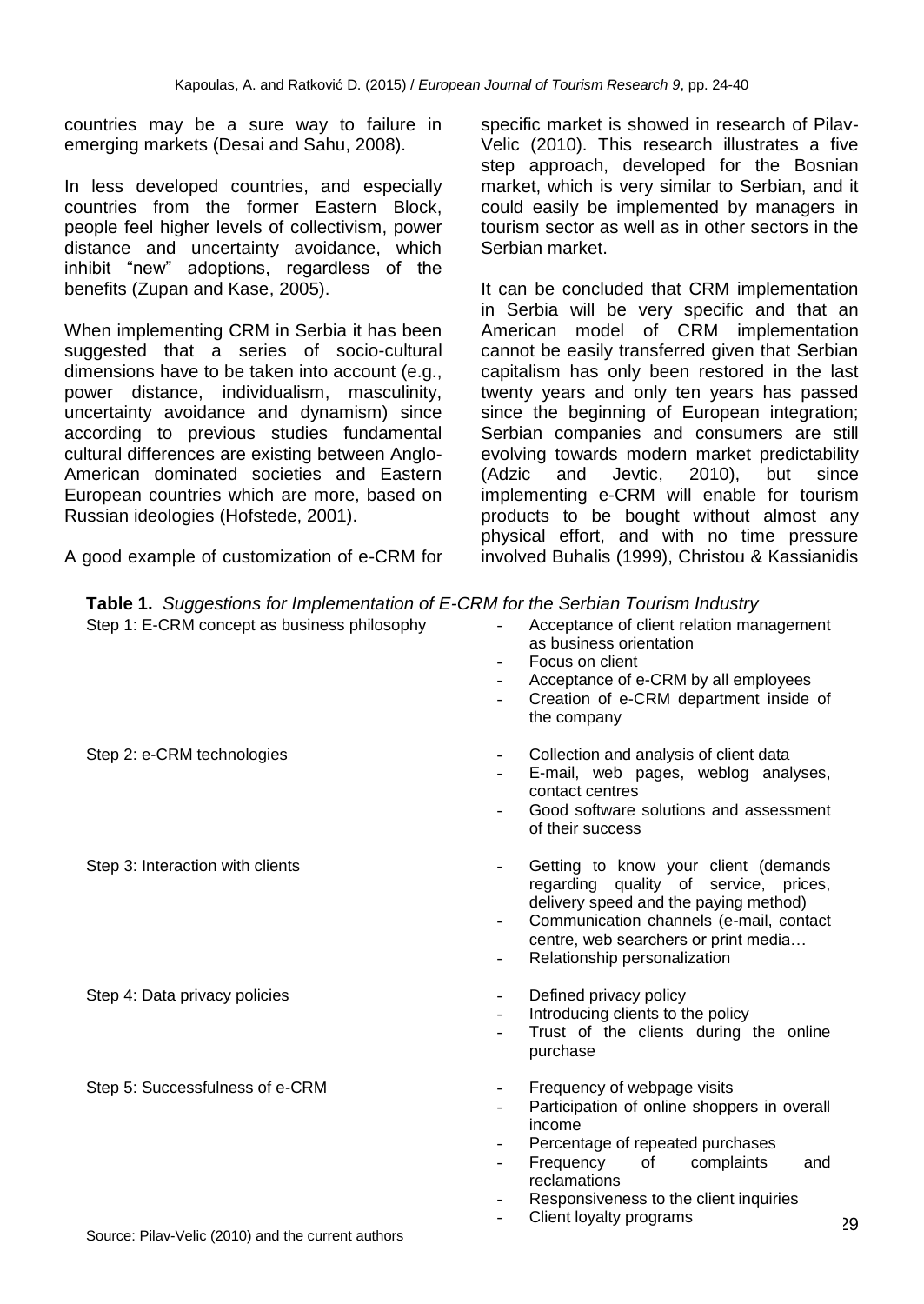(2002); Faulkner *et al.* (2001) Serbians will eventually adopt this concept.

#### **Methodology**

In this study, we chose the case study methodology (Yin, 2008), since e-CRM in tourism is a new and emerging concept. Scholars assert that case studies can bring rich data to light (Fink and Disterer, 2006; Fruhling and Keng, 2007; Gerring, 2009) and it is well suited for capturing knowledge from practitioners (Bonoma, 1985; Fruhling and Keng, 2007).

To address the research query we have chosen the exploratory case study research design. This study aims to analyse perceptions regarding e-CRM initiatives in the Serbian market. Based on our purpose, we selected a leading company in tourism services sector. In particular, the company "Alpha" is a leading tour operator in Serbia with more than 100 employees and it has been operating for around 20 years. After the case selection, we picked out the experts to be interviewed to gather empirical data (Kapoulas *et al.,* 2002). Managers interviewed were chosen based on their job role within their company, their professional experience and skills and their specialized knowledge in relation to the topic being investigated, and they were asked to reflect upon their attitudes towards ecommerce, about profitability of implementation

The interviews were conducted during the period of May and June 2010. Their duration did not exceed 1 hour, interview was consisted of 10 questions, and those were conducted within working hours of the managers. In order to gain a full picture of the issue, five in depth interviews were arranged with "Alpha" agency's senior management cadre. The interview guide that was designed was sent to the interviewees before conducting the interview, so that they could be prepared and approve any comments. To ensure the quality of the research process with regard to validity, reliability and reflexivity, similar procedures are suggested for the conducting of case studies as for qualitative exploratory research in general (Carson *et al.,* 2005; Flyvbjerg, 2006; Yin, 2008; Moore N. and Stokes P., 2012). A semi-structured interview guide was used and the interviews were audiorecorded to increase accuracy of data collection and transcribed verbatim (Priporas and Poimenidis, 2008; Priporas and Vangelinos, 2008) and translated from Serbian to English for analysis. Regarding the data analysis approach the authors used the constant comparative method of data analysis as it is suggested by Merriam (1998). Comparing the data gathered through the interviews and then comparing the findings with the existing literature. These comparisons led to the construction of categories and subcategories. By determining the efficacy of categories derived from the constant

| <b>Table 2.</b> Respondents Profile |        |     |                        |                 |            |
|-------------------------------------|--------|-----|------------------------|-----------------|------------|
| Respondent                          | Gender | Age | Educational            | Current         | Years of   |
|                                     |        |     | Background             | position        | experience |
| M1                                  | Male   | 37  | <b>Bachelor Degree</b> | Turkish and     | 12         |
|                                     |        |     |                        | Alpine          |            |
|                                     |        |     |                        | Department      |            |
|                                     |        |     |                        | Manager         |            |
| M <sub>2</sub>                      | Male   | 55  | <b>Bachelor</b>        | General         | 30         |
|                                     |        |     | Degree                 | <b>Director</b> |            |
| M <sub>3</sub>                      | Male   | 30  | <b>PhD</b>             | Marketing       | 5          |
|                                     |        |     |                        | <b>Director</b> |            |
| M <sub>4</sub>                      | Male   | 30  | Master Degree          | Commercial      | 4          |
|                                     |        |     |                        | Director        |            |
| M <sub>5</sub>                      | Female | 44  | Associate              | Product and     | 20         |
|                                     |        |     | Degree                 | Sales Manager   |            |

|  | Table 2. Respondents Profile |  |
|--|------------------------------|--|
|  |                              |  |

of e-CRM, and finally upon product customization.

comparative method of data, the authors checked category formation guidelines against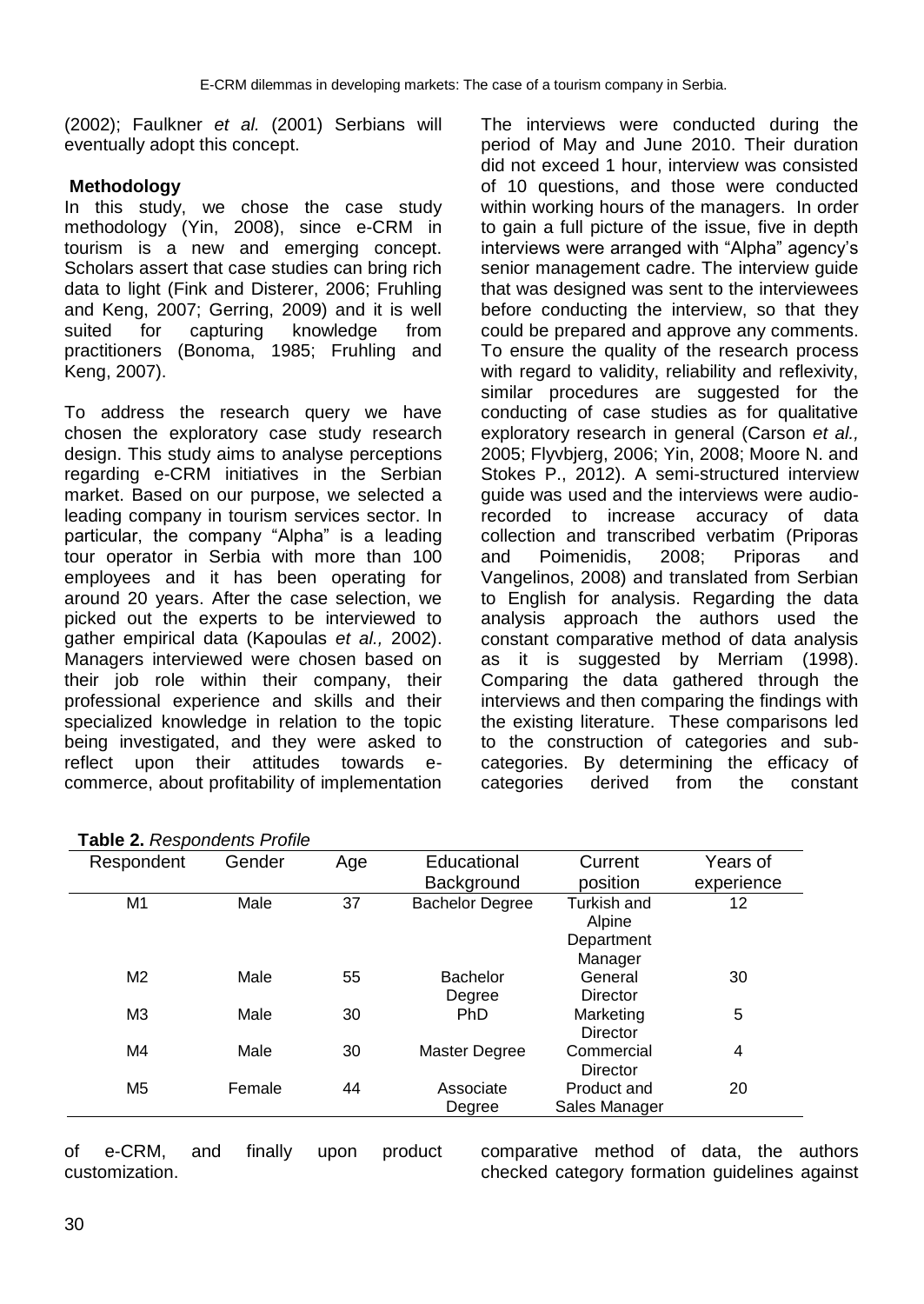Merriam (1998) while constructing the categories for this investigation.

# **Findings**

## *Participant profiles*

Managers participating in the study were selected based on their position within the company. The majority were males with at least a bachelor degree and considerable working experience. Table 1 provides several insights into the participants.

#### *Attitudes of managers towards e-commerce in general*

Clear difference emerged between managers that graduated during communist era, whilst those who graduated more recently. When asked about their attitudes towards a lack of face to face contact in e-commerce managers' responses were quite contradictory. One group of managers is determined to push towards "complete" electonisation, where face to face contact will no longer present them with any problems:

"*It looks to me that worldwide e-commerce is becoming a trend and everything is going towards complete electronisation. Definitely there is significant number of clients who will refuse to transfer to ecommerce, especially since tourism products are very specific; but that will only make e-CRM a bit harder to implement in the tourism industry, since people usually like to get advice from someone before they decide; however, this will disappear when new millennium generations become those who are spending the money*" [M3].

"*Considering the structure of our clients I don't think that a lack of face to face contact will represent a problem for them, since we have a large group of clients that are 50 years old and above; they have never used a computer before, and they are not going to start now. For the other group I also think it will not be a problem since we will know everything about them, and if they travelled before, through our database, which will tell us where they usually travel, how much money they usually spend, and whether they complain often…our marketing department also* 

*considers impressions of our guides… we will be able to have a clear picture about them, without face to face contact*" [M4].

This topic, however also has a contradictory perspective:

"*My experience is not only from the tourism (sector) but also from banking, and I can say that when in direct contact with the clients, who are still insecure regarding their choice of destination, type of arrangement and etc., nothing can replace face to face contact; just like ATM machines never totally replaced bank branches. That is especially true when talking about tourism since it is the kind of product that always must be additionally explained; specifics must additionally be stated; benefits and risks also. I don't think that it can be done through the internet and people do need to have a live person in front of them*" [M2].

When asked about the importance of face to face contact the difference between "old school" and "new school" managers was clear. Younger managers' discussed an segmentation approach where clients, above 50 years old, would not even be targeted through an e-commerce campaign; new generation clients, or those who would accept everything offered to them online, would not perceive a lack of face to face contact as a problem. These statements of "Alpha's" management are in contradiction with the research of Buttle (2004) who indicated that a strategic alternative of e-CRM does not exist for enterprises; as such, they should develop a relentless approach towards creating customer centricity because, through this, they will achieve current, future and lifetime profitability by creating customers for life.

Younger managers of "Alpha" do not perceive CRM introduction in the same way as Buttle (2004), but more as Bonnemaizon *et al.* (2007), who stated that whether or not people embrace the benefits of e-CRM depends on where they are positioned on the "stone age man" to "gadget boy" continuum. On the other side, "old school" managers tend to claim that face to face contact is a necessity in the tourism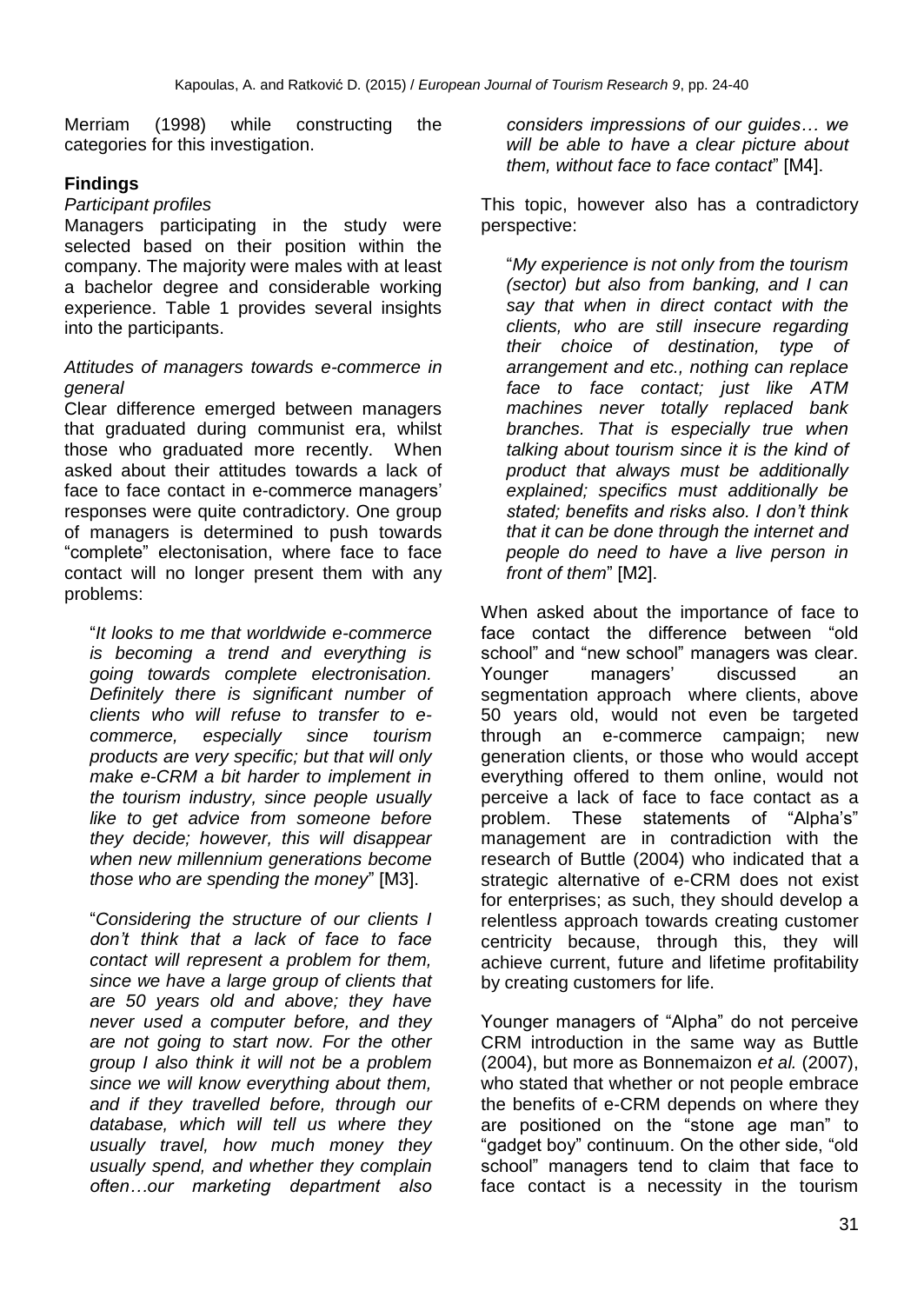industry and that an agency branch can never be replaced, which is again supported by the work of Bonnemaizon *et al.* (2007).

#### *Attitudes of managers towards e-CRM implementation profitability*

In relation to the question of e-CRM implementation profitability, all respondents agreed that it will eventually be profitable, but not at the beginning; and only if implemented correctly. They pointed out that "Alpha", as the market leader, has to implement this, regardless of costs, if they want to stay ahead of the competition:

"*It will definitely be profitable eventually, but only if it is done in the proper way. E-CRM cannot be good or bad, everything will depend on implementation*" [M1].

"*In the long term it will bring profit, in the short term no. We will have to direct it at the younger generations. We already have a program for them and subscribers of that program are often revisiting the website. They are internet-focused and open to new markets, and in three years, when they start to work, they will have their own money and will continue to use internet services offered to them. We have to keep up with the changing conditions. We don't actually have a choice here since if we want to keep up with the world, and if we want to remain leaders in the region, we have to be first in everything*" [M3].

Here, in fact, they have disagreed with the statement of Davids (1999), who claimed that CRM implementation can face serious difficulties, or even outright failure, if it does not deliver profitable growth and it can even damage existing customer relationships; "Alpha's" managers' are claiming that ecommerce must be implemented at any cost, even if at the expense of existing client relationships.

## *Attitudes of managers towards customization*

When asked to discuss online customization as a sign of trust towards the agency, since through this clients are buying arrangements "unseen", scepticism was evident in all cases but one, due to the fact that foreign agencies will always offer better prices since they have a bigger market to draw from; however, one of the managers stated:

"*We are aiming to have two types of arrangements: package arrangements on the one hand, and on the other hand those in which people will select where and how they want to go, and we will make that possible for them. This will certainly raise their levels of satisfaction"*. [M3]

When asked about online customized arrangements as a sign of trust for the agency, managers showed a significant lack of understanding, since all but one perceived that it is only a niche market which can easily be taken away by bigger foreign agencies, and that this option is only a waste of money. This statement does not coincide with the view of Buhalis (1999) who stated that customization, as added value, is of extreme importance due to the fact that the number of competitors is constantly increasing due to globalization, and at the same time customer's lifestyles and perceptions about risk involvement in tourism product purchasing are constantly changing due to increased IT usage; however, 4 out of 5 of "Alpha's" managers do not share this view.

Only one manager actually recognized that, regardless of the fact that clients might not know what they want, when they eventually learn this, if "Alpha" provides them with exactly what they want, their level of satisfaction will grow along with the level of satisfaction and trust towards "Alpha" which is the agency's ultimate goal. In other words, his/her attitude is complemented, to some extent, by Fletcher *et al*., (1995) who stated that, by implementing e-CRM, organizations will be able to provide low cost leadership, product differentiation and concentrate on niche markets but the importance of niche markets will differ depending on the context.

Table 3 offers a summary of the key points of the literature and current findings.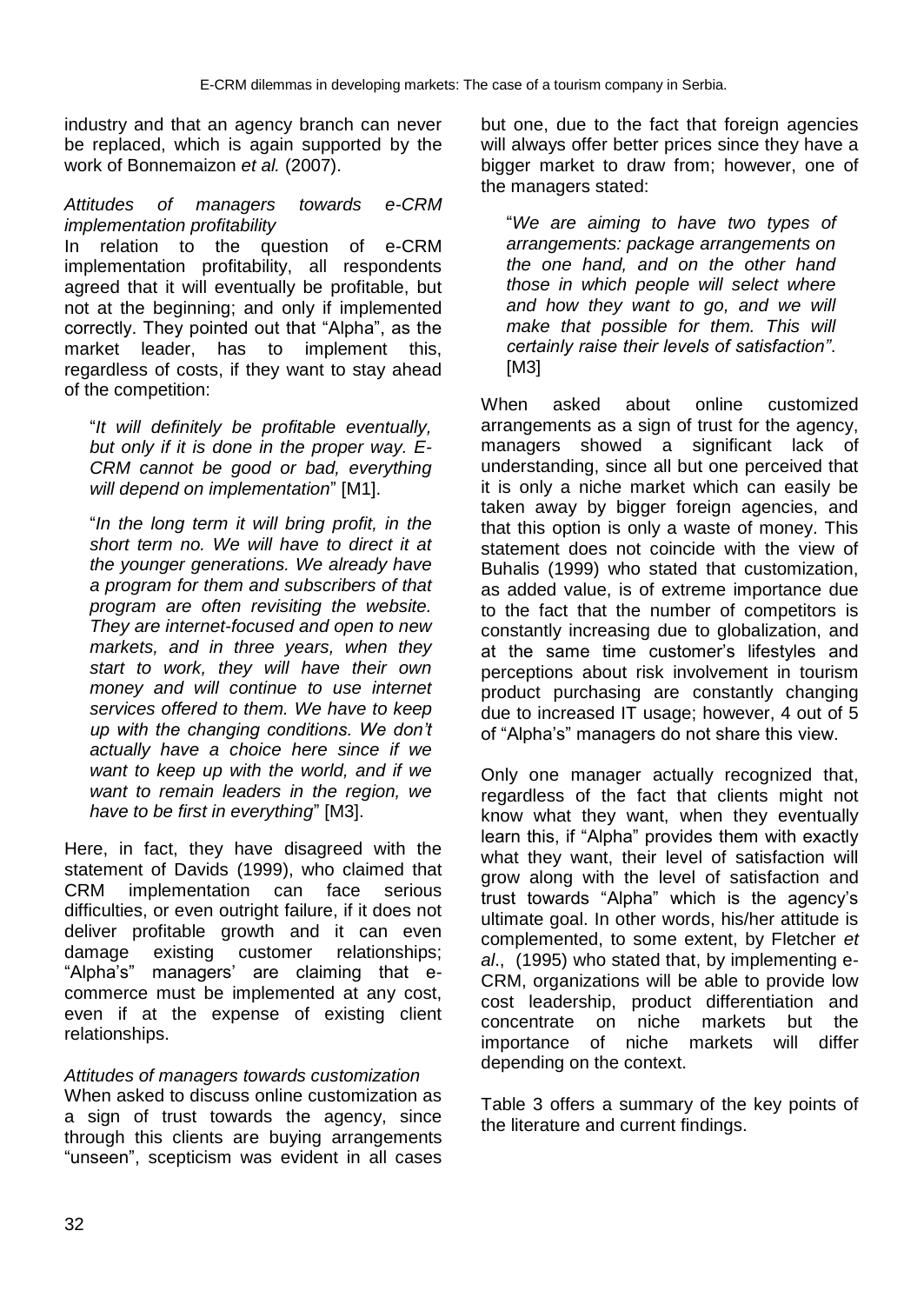| Literature                                                                                                                                                                                                                                                                                                                                                               | <b>Findings</b>                                                                                                                                                                                                                                                                                                                                                                                         |
|--------------------------------------------------------------------------------------------------------------------------------------------------------------------------------------------------------------------------------------------------------------------------------------------------------------------------------------------------------------------------|---------------------------------------------------------------------------------------------------------------------------------------------------------------------------------------------------------------------------------------------------------------------------------------------------------------------------------------------------------------------------------------------------------|
| Buttle (2004) indicates that a strategic alternative<br>of e-CRM does not exist for enterprises; as such,<br>they should develop a relentless approach towards<br>creating customer centricity because, through this,<br>they will achieve current, future and lifetime<br>profitability by creating customers for life                                                  | While<br>nowadays<br>younger<br>managers'<br>are<br>discussing an segmentation approach<br>where<br>clients, above 50 years old, would not even be<br>targeted through an e-commerce campaign; and<br>new generation clients, or those who would accept<br>everything offered to them online, would not<br>perceive a lack of face to face contact as a<br>problem                                      |
| Bonnemaizon, et al. (2007) state that whether or<br>not people embrace the benefits of e-CRM<br>depends on where they are positioned on the<br>"stone age man" to "gadget boy" continuum                                                                                                                                                                                 | "Old school" managers agree with Bonnemaizon et<br>al. (2007) by claiming that face to face contact is a<br>necessity in the tourism industry and that an<br>agency branch can never be replaced                                                                                                                                                                                                        |
| Davids (1999) claims that CRM implementation<br>can face serious difficulties, or even outright<br>failure, if it does not deliver profitable growth and it<br>can even damage existing customer relationships                                                                                                                                                           | While nowadays, "Alpha's" managers' are claiming<br>that e-commerce must be implemented at any<br>cost, even if at the expense of existing client<br>relationships                                                                                                                                                                                                                                      |
| Buhalis (1999) states that customization, as added<br>value, is of extreme importance due to the fact that<br>the number of competitors is constantly increasing<br>because of globalization, and at the same time<br>customer's lifestyles and perceptions about risk<br>involvement in tourism product purchasing are<br>constantly changing due to increased IT usage | While nowadays, "Alpha" managers showed a<br>significant lack of understanding, since all but one<br>perceived that it is only a niche market which can<br>easily be taken away by bigger foreign agencies,<br>and that this option is only a waste of money                                                                                                                                            |
| Fletcher et al. (1995) assert that by implementing<br>e-CRM, organizations will be able to provide low<br>product differentiation<br>leadership,<br>and<br>cost<br>concentrate on niche markets but the importance<br>of niche markets will differ depending on the<br>context                                                                                           | Only one manager of "Alpha" agency actually<br>recognized that. He claims that regardless of the<br>fact that clients might not know what they want<br>now, when they eventually learn this, if "Alpha"<br>provides them with exactly what they want, their<br>level of satisfaction will grow along with the level of<br>satisfaction and trust towards "Alpha" which is the<br>agency's ultimate goal |
| Buhalis (1999), Christou & Kassianidis (2002);<br>Faulkner et al. (2001) point out that tourism<br>products can now be bought without almost any<br>physical effort, and with no time pressure involved<br>is the key point of e-CRM                                                                                                                                     | "Alpha's" managers are claiming that the time<br>saving factor is not the most important thing<br>related to e-commerce implementation; in contrast,<br>however, paying is an important time saving factor<br>since e-commerce makes the process a lot simpler                                                                                                                                          |
| <b>Discussion</b>                                                                                                                                                                                                                                                                                                                                                        | thing related to e-commerce implementation;                                                                                                                                                                                                                                                                                                                                                             |

**Table 3.** *Summary of Literature and Study's Findings*

Respondent views tended to show coherency with the literature in most cases; however, regardless of the fact that many authors (e.g., Buhalis, 1999; Christou and Kassianidis, 2002; Faulkner *et al*., 2001) agree that tourism products can now be bought without almost any physical effort, and with no time pressure involved. "Alpha's" managers agree with their clients on this point since they stated that the time saving factor is not the most important

thing related to e-commerce implementation; in contrast, however, paying is an important time saving factor since e-commerce makes the process a lot simpler; but still not safer since, according to Strauss *et al.* (2006) lack of secure online paying method is very important factor in e-business adoption.

Two out of five of (40%), "Alpha's" managers perceived previous problems in contradiction with the views of Buttle (2004) who indicated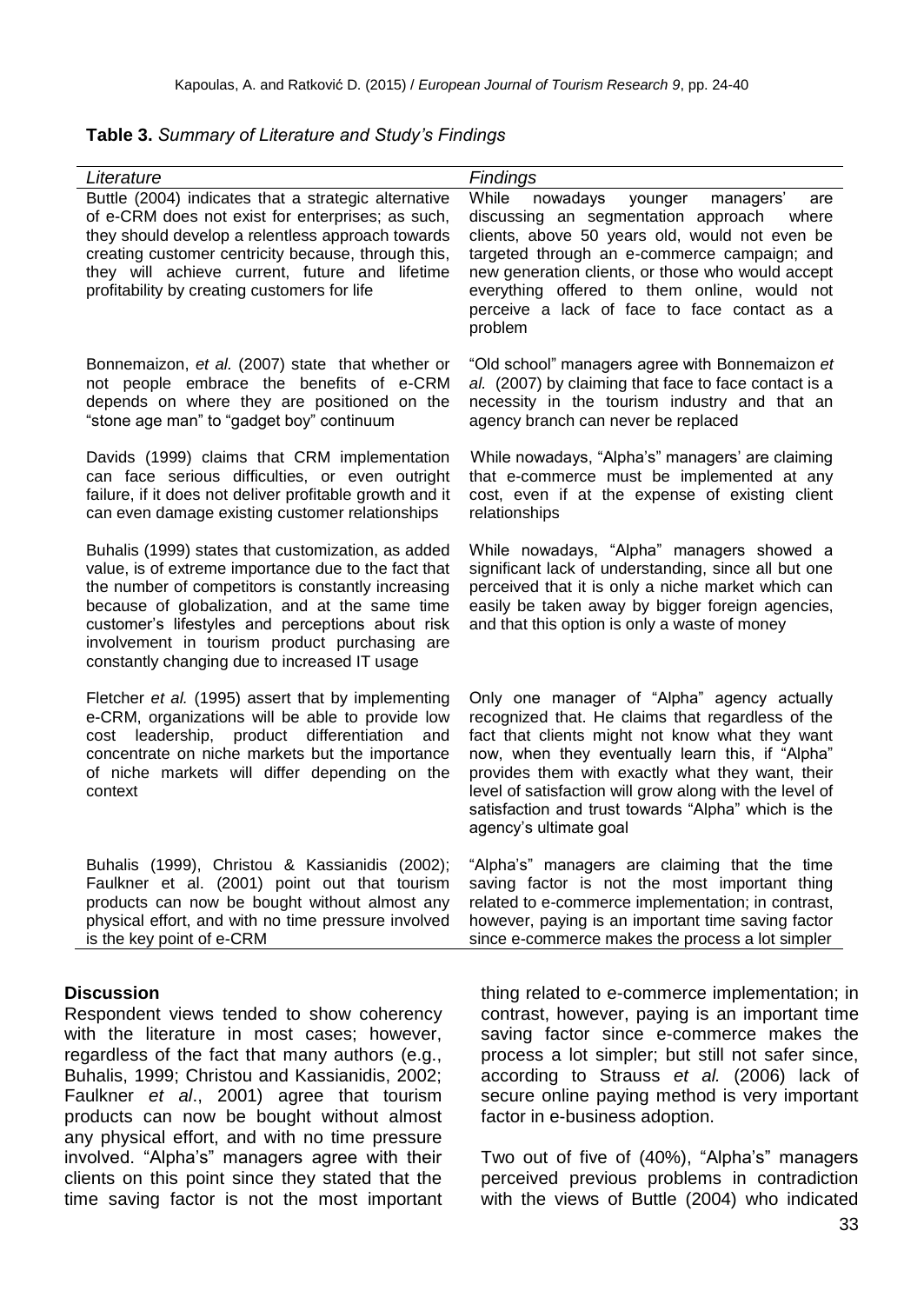that the strategic alternative of e-CRM does not exist for enterprises and, therefore, enterprises have to develop a relentless approach in heading towards customer centricity in order to achieve current, future and lifetime profitability and, as a consequence, customers for life.

Managers' of "Alpha" do not perceive CRM introduction in the same way as Buttle (2004), but are more in line with Bonnemaizon et al. (2007). The suggestion is that whether or not people embrace the benefits of e-CRM depends on where they are positioned on the "stone age man" to "gadget boy" continuum. "Old school" managers tend to claim that face to face contact is a necessity in the tourism industry and that an agency branch can never be replaced. This is in contrast to younger managers who elaborated an approach based on segmentation, where clients, above 50 years old, would not even be targeted with ecommerce, while new generation clients or those that will accept most things offered to them online would not perceive the lack of face to face contact as a problem.

Afterwards, when asked about profitability of e-CRM implementation, "Alpha" management disagreed with the works of Davids (1999) since "Alpha" managers are claiming that ecommerce must be implemented at any cost, even at the risk of damaging existing client relationships, due to the fact that if "Alpha" wants to keep a leadership role, they have to follow through; if they do not offer e-tourism to clients, someone else will.

The previous misconception about relationships that "Alpha's" managers had, naturally emerged when they were asked to reflect upon online customization of the arrangements, as a sign of trust for the agency, since all but one perceived that it is only a niche market which can easily be taken away by bigger foreign agencies, and that this option is only a waste of money, since profitability will not grow proportionally with the satisfaction of the clients.

Buhalis (1999) does not share the same opinion since he stated that online customization, as added value, is of extreme importance due to the fact that the number of competitors is constantly increasing because of globalization, and at the same time customer's lifestyles and perceptions about risk involvement in tourism product purchasing are constantly changing due to increased IT usage. Their attitudes complement, to some extent, those of Fletcher *et al.* (1995) who stated that, by implementing e-CRM, organizations will be able to provide low cost leadership, product differentiation and concentration on niche markets. This is in alignment with the agency view that e-CRM implementation would enable "Alpha" to target niche markets; however, the importance of niche market targeting is not significant for the majority of "Alpha's" managers.

In summary, "Alpha's" managers showed significant levels of misunderstanding of each other and, although "Alpha" operates satisfactorily at present, and the level of client satisfaction is quite high, there is scope to positively influence both the level of satisfaction and profitability which would enable clients and managers of "Alpha" to understand each other much better. In other words, "Alpha's" management should consider what Milikić *et al.,* (2008) suggest which is to develop comparative CRM, which refers to adapted CRM practices within regional and national contexts, since cultural and institutional differences between countries and regions require CRM policies and practices to be distinctive for every region. That is, CRM is the only way to create strategic advantage for the company, and at the same time give clients exactly what they want, as suggested by Hermans and Mount (2010). Additionally it could be done through locally negotiated loyalty benefits and rewards, and by elite interviewee number 1; this could be achieved through measuring guests' sensitivity to intangible rewards, the creation of private brand spaces, integrating and customizing brand communication into the pre-departure and postdeparture service process, actual guest network expansion through existing guests, both on and off-line and through social media.

Again, a good example of developing comparative CRM, which refers to adapted CRM practices within regional and national contexts is showed in research of Pilav-Velic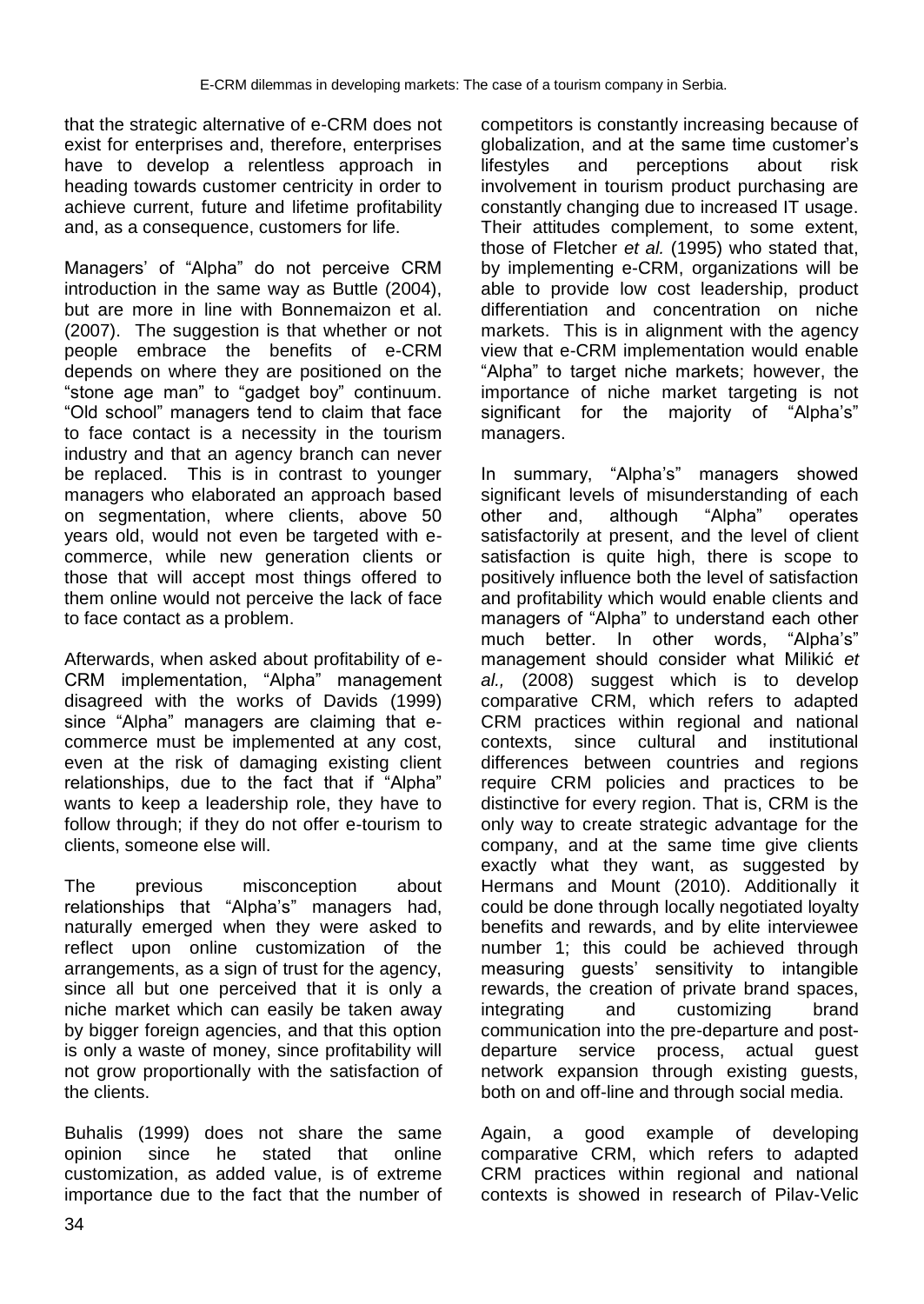(2010); a research that illustrates a five step approach, developed for the Bosnian market, which is very similar to Serbian, and it could easily be implemented by managers in tourism sector as well as in other sectors in the Serbian market.

# **Conclusions**

The purpose of this research was to shed a light on e-CRM implementation in Serbian tourism industry, since to date little has been written about e-CRM implementation in developing economies such as Serbian, and even less in the tourism sector, which is why companies that do try to introduce CRM, and especially e-CRM, do so based on US models; which is why this research is creating comparative e-CRM practice for Serbian model of e-CRM in tourism.

Findings suggest that time saving factor of online product purchase is not a key factor with Serbian customers, but that paying is; since online credit card purchases are much simpler and less time-consuming than actually paying cash. Research also showed differences in opinions of managers who studied in the communist era, and of those who studied recently, since the beliefs of "older" generation managers are that nothing can replace the regular tourist agency, while those "younger" believe in the e-CRM revolution. However, they all agreed on one thing, which is that online arrangement customization will eventually be profitable, but will only attract a niche market of customers, which is something that literature does not agree on.

The investigation also adds to our knowledge that the role of technology in respect to building knowledge between the institution and its customer base through e-CRM currently is willingly bypassed by management. It could be postulated that main reason for this is managers' lack of understanding of e-CRM, or may be the uncertainty that e-commerce is triggering as to how to employ new marketing initiatives or tailor e-CRM to the Serbian tourism sector.

Managers' reluctance to incorporate e-CRM initiatives into their strategies should be perceived with caution, since it could be argued that managers try to differentiate from western academic rhetoric. This suggests that if their institutions do invest in e-CRM they may be able to form effective relationships with their ecustomer clientele; hence the enhancement of cross-selling opportunities and positive word of mouth could contribute to the institution's profitability.

However, such theoretical reasoning substantially lacks any acceptance of the nature and level of investment required for e-CRM. More specifically it is vague about whether investing in e-CRM will bring realistic outcomes to the organization; and it is so because instance of financial investment is dominating the managers' discourse. This investigation currently suggests that the whole notion of CRM and e-CRM is perceived as a western pedantic conceptual construct that is a long way from the Serbian practitioners' strategies.

However, study presents some unavoidable limitations. One of the main problems casestudy research faces is case selection, since researchers have faulty assumptions that cases should be representative of some population like data are in large-scale hypothesis research. But the purpose of the research is to build a theoretical background, not to test it on a random or stratified sample (Eisenhardt and Graebner, 2007). Therefore, a limitation factor for this research is that only "Alpha" agency managers were included in the research and, as a consequence, the results of this research will be hard to generalize, but still useful since "Alpha" agency is perceived as pioneer on Serbian market; an agency that other agencies follow.

Also, Stall-Meadows and Hyle, (2010) assert that case studies findings could lack generalizability. However, Remenyi *et al.* (1998:180) state, that value of case studies relies on "*in-depth evidence that is evaluated on the basis of analytical generalizations"*  where researchers' purpose in this project was to reassure authenticity and the proper representation of the phenomenon being investigated (Remenyi *et al.,* 1998). Therefore, the researchers are interpreting the extent to which this study's findings apply to other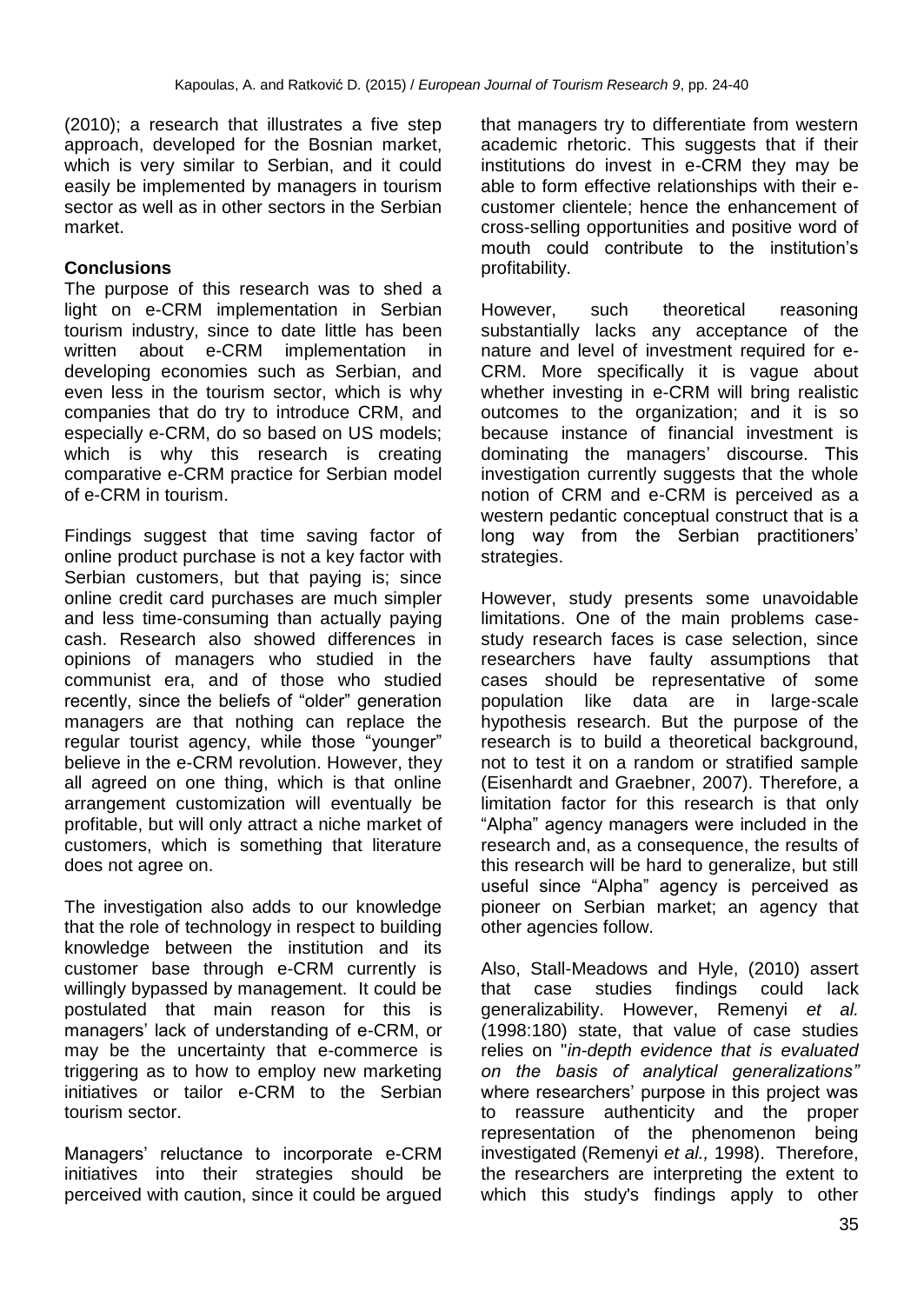situations up to the people in those situations. Merriam (1998) refers to this as reader or user generalisability.

A quality of case study research is perceived as generally low, but that criticism is empirically unsupported (Pedrosa *et al*., 2012)**,** while another problem that case-study research faces is suspicion that the data is biased. This challenge, however, may be mitigated with data collection approaches that are limiting bias and using numerous and highly knowledgeable informants who are viewing the phenomena from diverse perspectives (Eisenhardt and Graebner, 2007). For this reason, five interviews were conducted, with managers of "Alpha" agency, starting with the general director, down to the level of regional managers.

Future research should include customers' point of views in order to provide a better picture of the market. Particularly, a future study should explore CRM in ex-communist countries in a comparative manner, due to the fact that people in those countries tend to feel high levels of collectivism, power distance, and uncertainty avoidance, as stated by Hofstede (2001), which is why their perceptions of CRM are quite different to perceptions of people from Western countries.

The biggest benefit that this research may provide, however, is the suggestion to create comparative CRM practices in the tourism industry in Serbia, something that has not existed to date. As such, in the future, this may make Serbian tourism companies regionally competitive, since customer relationship marketing is quickly becoming a key differentiation factor among many tourism market operators.

Regardless of everything previously mentioned, the fact is that Eastern European companies should take a step-by-step approach in implementing e-business methods. Such a cautious strategy is expected to take into account a company's identity and image with customers as well as an assessment of possible impacts and results. Although it is acknowledged that e-commerce offers the scope for further cost savings and for deepening relationships with regular customers, some companies in the travel and tourism industry are still reluctant to proceed faster, arguing that their next steps will depend on the market and industry circumstances (Taga *et al.,* 2011). It is so because the market is not mature enough yet, and there is an insufficient number of experienced Internet users. This is particularly evidenced in the approach of some companies operating in less mature, small markets who do not feel threatened by increasing competition and see CRM strategies as "peripheral" to their activities (Taga *et al.,* 2011), and Serbia is that kind of a market.

# **References**

- Ab Hamid, N.R. (2005). E-CRM: Are we there yet? *Journal of American Academy of Business* 6, 51–57.
- Adebanjo, D. (2003). Classifying and selecting e-CRM applications: An analysis-based proposal. *Management Decision,* 41 (6), 570-577.
- Adzic, S. & Jevtic, M. (2010). New macroeconomic framework for business: Case study for Serbia. *Journal of International Business and Economics,* 10 (1), 41-67.
- Amila, P. (2010). (E)CRM in Companies in the Bosnian Market. *Zbornik Radova*, 30, 295-309.
- Al-Momani, K. & Noor, N. A. M. (2009). Eservice quality, ease of use, usability and enjoyment as antecedents of e-CRM performance: An empirical investigation in Jordan mobile phone services. *The Asian Journal of Technology Management,* 2 (2), 50-64.
- Bennett, M. & Chi-Wen, K. L. (2005).The impact of the internet on travel agencies in Taiwan. *Tourism and Hospitality Research,* 6(1), 8-23.
- Berg, B. L. (2004). *Qualitative research methods for the social sciences.* Boston: Pearson.
- Blery, E. K. & Michalakopoulos, M. G. (2006). An e-CRM application in the telecommunications sector: A case study from Greece. *EuroMed Journal of Business,* 1 (2), 5-14.
- Bonnemaizon, A., [Cova,](http://www.sciencedirect.com/science?_ob=RedirectURL&_method=outwardLink&_partnerName=27983&_origin=article&_zone=art_page&_linkType=scopusAuthorDocuments&_targetURL=http%3A%2F%2Fwww.scopus.com%2Fscopus%2Finward%2Fauthor.url%3FpartnerID%3D10%26rel%3D3.0.0%26sortField%3Dcited%26sortOrder%3Dasc%26author%3DCova,%2520Bernard%26authorID%3D24309877500%26md5%3D857e503beeb5d15934369441fbcf4af9&_acct=C000059629&_version=1&_userid=83476&md5=b951ed409f6a80cf5bd6ba4ce91f8598) B. & [Louyot,](http://www.sciencedirect.com/science?_ob=RedirectURL&_method=outwardLink&_partnerName=27983&_origin=article&_zone=art_page&_linkType=scopusAuthorDocuments&_targetURL=http%3A%2F%2Fwww.scopus.com%2Fscopus%2Finward%2Fauthor.url%3FpartnerID%3D10%26rel%3D3.0.0%26sortField%3Dcited%26sortOrder%3Dasc%26author%3DLouyot,%2520Marie-Claude%26authorID%3D15829391800%26md5%3Dce2709c4ae5afe16da1100073784fcc5&_acct=C000059629&_version=1&_userid=83476&md5=51693b226e59456ac73b0d19224f704c) M-C. **(**2007). Relationship marketing in 2015: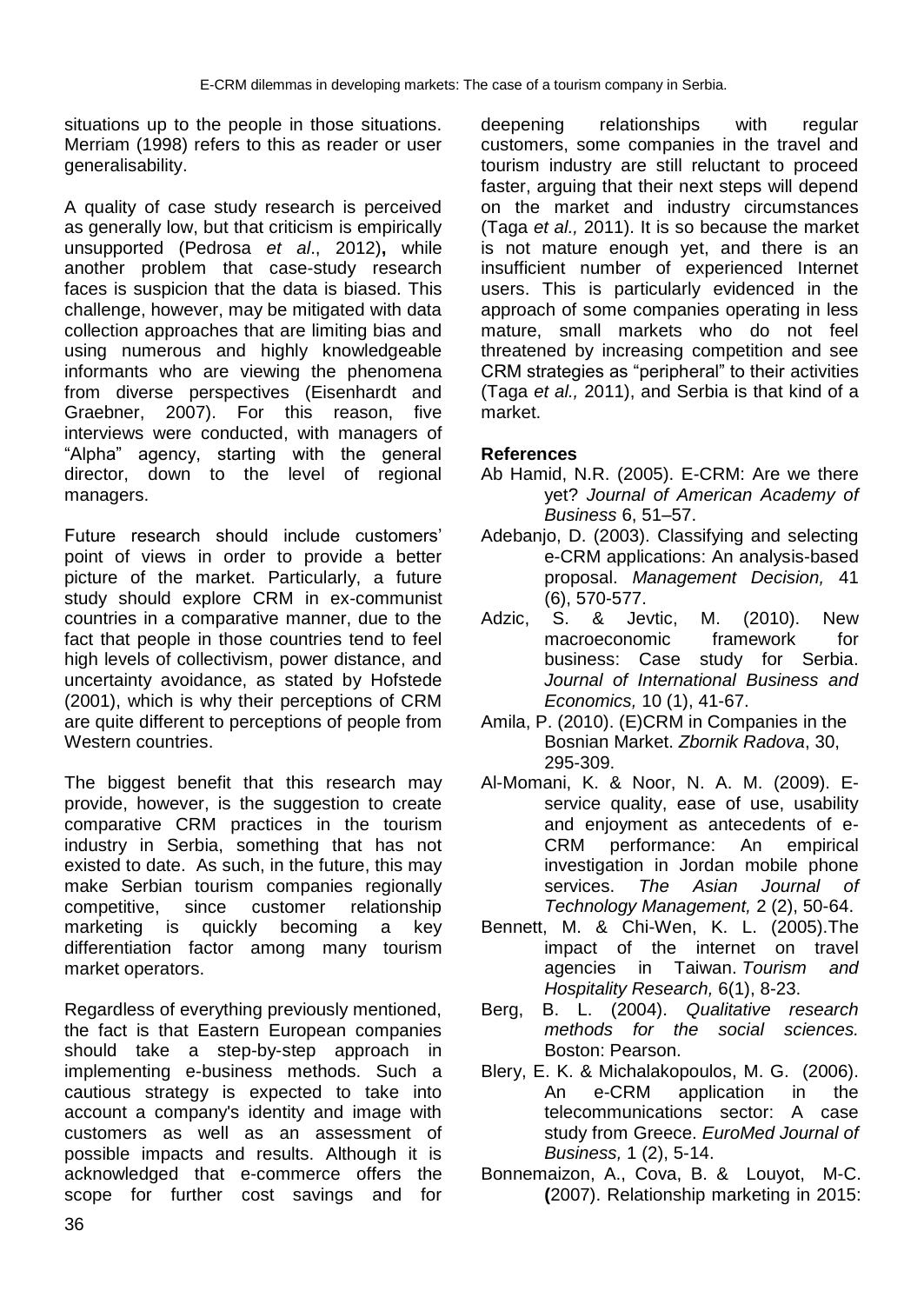A Delphi approach. *European Management Journal,* 25(1), 50-59.

- Bonoma, T. V. (1985). Case research in marketing: Opportunities, problems and a process. *Journal of Marketing Research,* 22(2), 199–208.
- Buhalis, D. (1999). Information technology as a strategic tool for sustainable tourism development. *The Courier,* 175 (1) 55– 57.
- Buttle, F. (2004). *Customer relationship management: Concepts and tools.* Sydney: Elsevier.
- Carson, D., Gilmore, A., Perry C. & Gronhaug, K. (2005). *Qualitative marketing research.* London: Sage Publications.
- Christou, E. & Kassianidis, P. (2003). Consumer's perceptions and adoption of online buying for travel products. *Journal of Travel and Tourism Marketing,* 12 (4), 93-107.
- Davids, M. (1999). How to avoid the 10 biggest mistakes in CRM. *The Journal of Business Strategy,* 20 (6), 22–26.
- Denzin, N. & Lincoln, Y. (2008). *Strategies of qualitative inquiry.* Beverly Hills, CA: Sage Publications.
- DesaI, D. & Sahu, S. (2008). CRM Change management in an emerging country context: An exploratory study in India. *Global Journal of Flexible Systems Management,* 9 (2/3), 41-53.
- DiGregorio, D., Kassicieh, S. & DeGouvea-Neto, R. (2005). Drivers of e-business activity in developed and emerging markets. *Engineering Management: IEEE Transactions,* 52 (2), 155-166.
- Dyche, J. (2001). *The CRM handbook: A business guide to customer relationship management.* Reading, MA: Addison-Wesley.
- Dugan, K. & Lang, J. (2010). Six drivers for high-user satisfaction of tourism websites: Performance auditing of Maine, Massachusetts, and New York's direct marketing strategies. *Advances in Culture, Tourism and Hospitality Research,* 4, 27-45.
- Eisenhardt, K. & Graebner, M. (2007). Theory building from cases: Opportunities and challenges. *Academy of Management Journal,* 50 (1), 25-32.
- Faulkner, B., Moscardo, G. & Laws, E. (2001). *Tourism in the 21st Century.* London: British Library Cataloguing.
- Feinberg, R. & Kadam, R. (2002). e-CRM web service attributes as determinants of satisfaction with retail websites. *Journal of Service Industry Management,* 13 (5), 432–451.
- Fink, D. & Disterer, G. (2006). International case studies: To what extent is ICT infused into the operation of SMEs. *Journal of Enterprise Information Management,* 19 (6), 608-624.
- Finnegan, D. J. & Currie, W. L. (2010). A multilayered approach to CRM implementation: An integration perspective. *European Management Journal,* 28 (2), 153–167.
- Fletcher, J., Parlett, G. & Cooper, C. (1995).The Impact of Tourism on the Old Town of Edinburgh, *Tourism Management,* 16 (5), 335-360.
- Flyvbjerg, B. (2006). Five misunderstandings about case-study research. *Qualitative Inquire,* 12 (2), 219-245.
- Fruhling, A. & Keng, S. (2007). Assessing organizational innovation capability and its effect on e-commerce initiatives. *Journal of Computer Innovation Systems,* 48 (1), 133-145.
- Fux, M., Mathieu, D. S. & Go, F. (2007). Integrated electronic customer relationship management (CRM) for Alpine tourist destinations: Drivers and an adoption framework. *[Information](http://www.springerlink.com/content/978-3-211-69564-7/)  [and Communication Technologies in](http://www.springerlink.com/content/978-3-211-69564-7/)  [Tourism,](http://www.springerlink.com/content/978-3-211-69564-7/)* 9, 413-424.
- Gerring, J. (2009). *Case study research: Principles and practices.* Cambridge: Cambridge University Press.
- Gospic, N. & Bogojevic, D. (2010). Urban and rural telecommunications development: Identification of a digital/broadband gap in Serbia. *IEEE Global Communications Newsletter,* July 2010.
- Grönroos, C. (2007). *Service management and marketing: Customer management in service competition*. New York: Wiley.
- Gummesson, E. (1987).The new marketing– developing long-term interactive relationships. *Long Range Planning,* 20 (4), 10-20.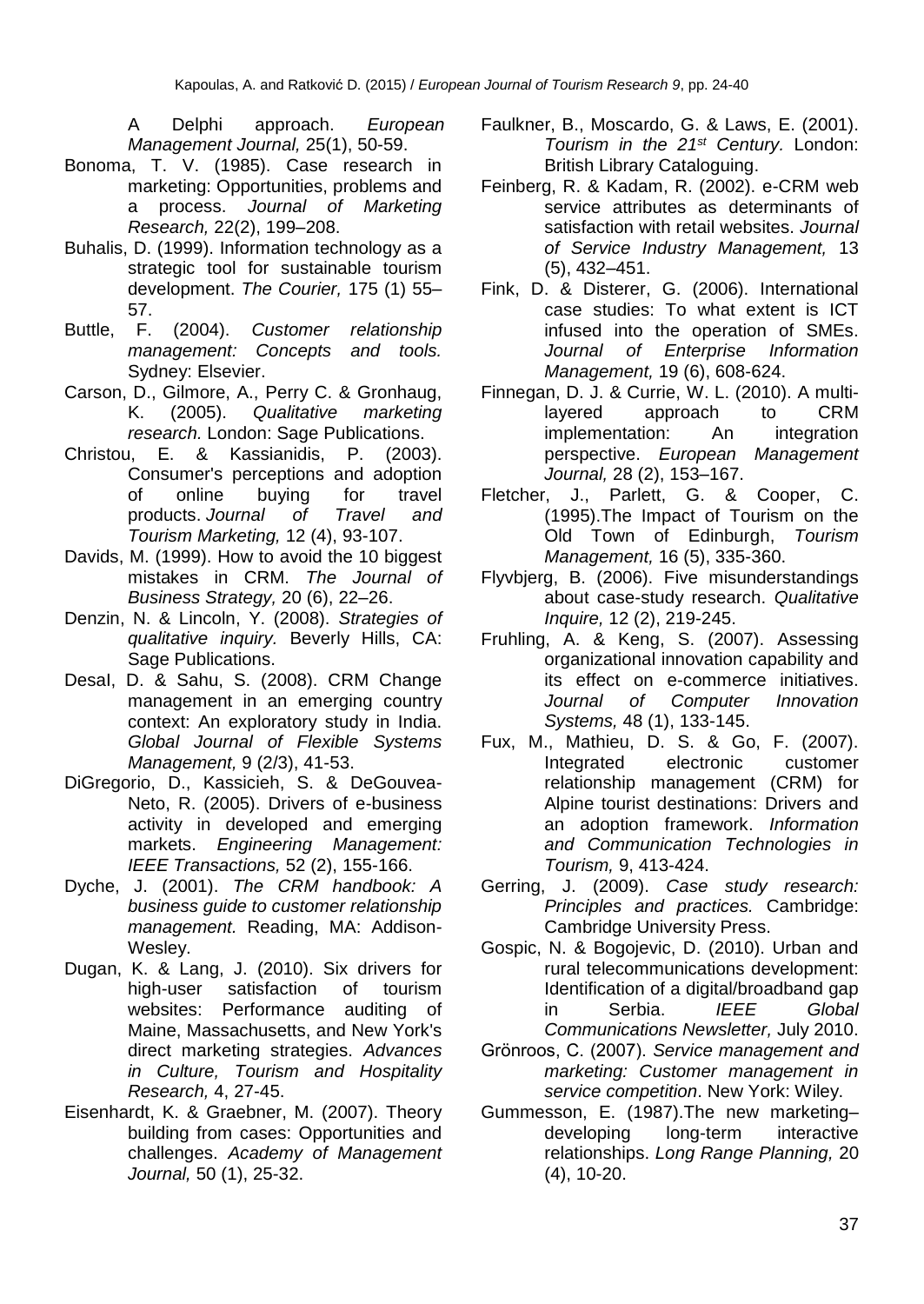- Hale, M. (2006). Share your fountain of travel knowledge, *Travel Trade Gazette.* April, 21, p.15.
- Hammarkvist, K., Hakansson, H. & Mattsson, L. (1982). *Marknadsforing for konkurrenskraft* [*Marketing for Competitiveness*]. Kristianstad: Liber.
- Harris, R. & Davison, R. (1999). Anxiety and involvement: Cultural dimensions of attitudes towards computers in developing countries. *Journal of Global Information Management,* 7 (1), 26-38.
- Harker, J. & Egan, J. (2006).The past, present and future of relationship marketing. *Journal of Marketing Management,* 22 (12), 215-242.
- Harrigan, P., Ramsey, E. & Ibbotson, P. (2011). Critical factors underpinning the e-CRM activities of SMEs. *Journal of Marketing Management,* 27 (5), 503-529.
- Heng-Hsiang, H. & Chou-Kang, C. (2006). Exploring customer satisfaction, trust and destination loyalty in tourism. *Journal of American Academy of Business,* 10 (1), 156-159.
- Hermans, O. & Mount, D. (2010). Customer relationship management in hospitality: Adding a relationship dimension to a relational service. *Journal of Hospitality and Tourism Research,* 30 (2), 191- 206.
- Hofstede, G. (2001). *Difference and danger: Cultural profiles of nations and limits to tolerance.* London: Blackwell.
- Holden, L. (2001). *International human resource management.* Upper Saddle River, NJ: Prentice Hall.
- Howe, K. (2011). Living in a Transactional World. *Marketing Week*, 34(13), p. 51
- Hu, C., Han, Y., Jang S. & Bai, B. (2005). E-Relational characteristics on hospitality and tourism program web sites. *Journal of Hospitality and Tourism Research,* 29 (4), 508-522.
- Hultman, C. & Shaw, E. (2003).The interface between transactional and relational orientation in small service firm's marketing behaviour: A study of Scottish and Swedish small firms in the service sector. *Journal of Marketing Theory and Practice,* 11 (1), 36-51.
- James, W., Torres-Baumgarten, G., Petkovic, G., & Havrylenko, T. (2009). A

psychographic profile of users of internet-related technologies in Serbia and the Ukraine. *Journal of East-West Business,* 15 (2), 119-140.

- Jayachandran, S., Sharma, S., Kaufman, P. & Raman, P. (2005).The role of relational information processes and technology use in customer relationship management. *Journal of Marketing,* 69 (4), 177–192.
- Kapoulas, A., Murphy, W. & Ellis, N. (2002). Say hello, wave goodbye: Missed opportunities for electronic relationship marketing with the financial services sector. *International Journal of Bank Marketing,* 20 (7), 302-313.
- Karanasios, S. & Burgess, S. (2008). Tourism and internet adoption: A developing world perspective. *International Journal of Tourism Research,* 10 (2), 169-182.
- Kennedy, A. (2006). Electronic customer relationship management (eCRM): Opportunities and challenges in a digital world. *Irish Marketing Review* 18 (1/2), 58-68.
- Khosrow-Pour, M. (2006).*The impact of ecommerce technology on the air travel industry.* Hershey, PA: IGI Publishing.
- Kothari, T., Hu, C., & Roehl, W. S. (2007). Adopting e-procurement technology in a chain hotel: An exploratory case study. *International Journal of Hospitality Management,* 26 (4), 886– 898.
- Kotorov, R. (2002). Ubiquitous organisational design for e-CRM. *Business Process Management Journal,* 8(3), 218–232.
- Lee-Kelley, L., Gilbert, D. & Mannicom, R. (2003). How e-CRM can enhance customer loyalty. *Marketing Intelligence and Planning* 21 (4/5), 239–248.
- Letaifa, S. B. & Perrien, J. (2007). The impact of E- CRM on organizational and individual behaviour: The effect of the remuneration and reward system, *International Journal of E-Business Research,* 3 (2), 13–23.
- Mamaghani, F. (2009). Impact of e-commerce on travel and tourism: An historical analysis, *International Journal of Management,* 26 (3), 365-375.
- Matopoulos, A., Vlachopoulou, M. & Manthou, V. (2007). Exploring the impact of e-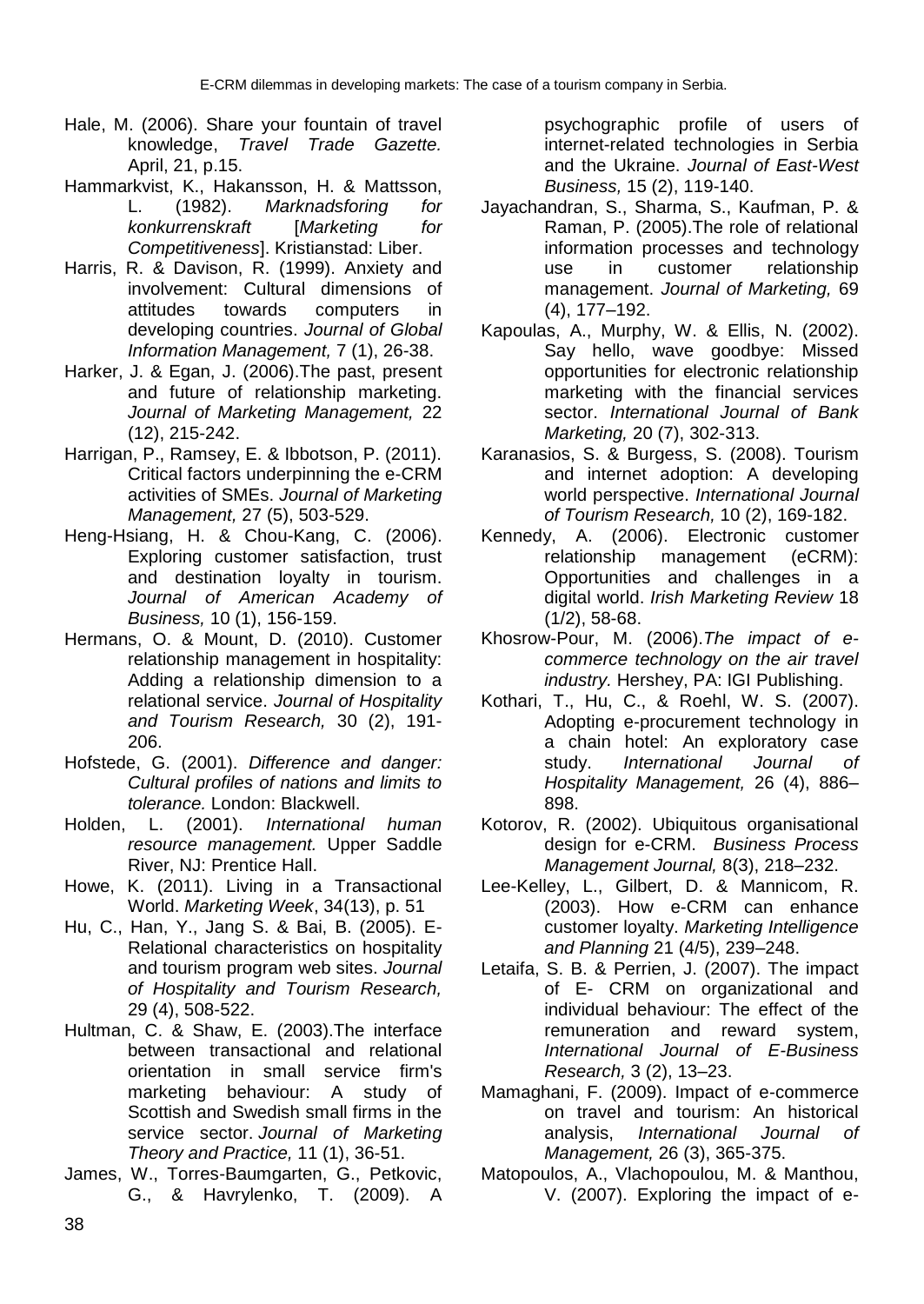Business adoption on logistics processes: Empirical evidence from the food industry. *International Journal of Logistics: Research and Applications,* 10 (2), 109-122.

- Merriam, S. B. (1998). *Qualitative research and case study applications in education.*  San Francisco: Jossey Bass.
- Mikkelsen, B. (1995). *Methods for development work and research: A guide for practitioners.* London: Sage Publications.
- Milikić, B., Janićijević, N. & Petković, M. (2008). HRM in transition economies: The case of Serbia. *South East European Journal of Economics and Business,* 3 (2), 75-88.
- Moore, N., & Stokes, P. (2012). Elite interviewing and the role of sector context: an organizational case from the football industry. *Qualitative Market Research: An International Journal*, 15(4), 438-464.
- Morphitou, R. (2009). *A Preliminary investigation of the understanding and implementation of CRM Systems in Cyprus.* Paper presented at the 8th International Congress Marketing Trends*,* Paris, 16 -17 January 2009.
- Osti, L., Turner, L. & King, B. (2009). Cultural differences in travel guide-book information search. *Journal of Vacation Marketing,* 15 (1), 63-78.
- Pan, S. L. & Lee J. (2003). Using e-CRM for a unified view of the customer. *Communications of the ACM,* 46 (4), 95–99.
- Pedrosa, A., Näslund, D., & Jasmand, C. (2012). Logistics case study based research: towards higher quality. *International Journal of Physical Distribution & Logistics Management*, *42*(3), 275-295.
- Peppard, J. (2000). Customer relationship management (CRM) in financial services. *European Management Journal,* 18 (3), 312–327.
- Peppers, D. & Rogers, M. (2002). Customer relationship management in Asia - a cross-culture case study based on Aetna Universal Insurance. *Global Journal of Flexible System Management,* 27 (1), 39-40.
- Pilav-Velic, A. (2010). (E)CRM in companies in the Bosnian market. *Sarajevo Business and Economics Review,* 30, 295-309 (in Croatian).
- Priporas, C. V. & Poimenidis, I. (2008). Services managers' awareness of crisis management: Attitudes and preparation. *Innovative Marketing,* 4 (3), 37-45.
- Priporas, C. V. & Vangelinos, G. (2008). Crisis management in pharmaceuticals. Evidence from Greece. *International Journal of Pharmaceutical and Health Care Marketing,* 2 (2), 88 -102.
- Racherla, P. & Hu, C. (2008). eCRM system adoption by hospitality organizations: A technology-organization-environment (TOE) framework. *Journal of Hospitality Marketing and Management,* 17 (1), 30-58.
- Reinartz, W., Kraft, M. & Hoyer, W. (2004). The customer relationship management process: Its measurement and impact on performance. *Journal of Marketing Research,* 41 (3), 293–305.
- Remenyi, D., Williams, B., Money, A. & Swartz, E. (1998). *Doing research in the business and management: An introduction to process and method.*  London: Sage Publications.
- Republican Statistical Office of the Republic of Serbia (2009). *Usage of informationcommunicational technologies in the Republic of Serbia.* Available at http://webrzs.stat.gov.rs/axd/dokumenti /ict/2010/ICT2010s.zip (accessed 7 August 2010).
- Samanta, I. (2009).The impact of e-customer relationship marketing in hotel industry, *[International Journal of Knowledge and](http://www.ingentaconnect.com/content/ind/ijkl)  [Learning,](http://www.ingentaconnect.com/content/ind/ijkl)* 5 (3-4), 333-346.
- Sampaio, P. & Yong, H. (2006). Unbundling and delivering CRM applications as eservices: A case study in customer segmentation. *International Journal of Services Technology and Management,* 7 (3), 297-319.
- Sigala, M. (2011). eCRM 2.0 applications and trends: The use and perceptions of Greek tourism firms of social networks and intelligence. *Computers in Human Behavior,* 27 (2), 655–661.